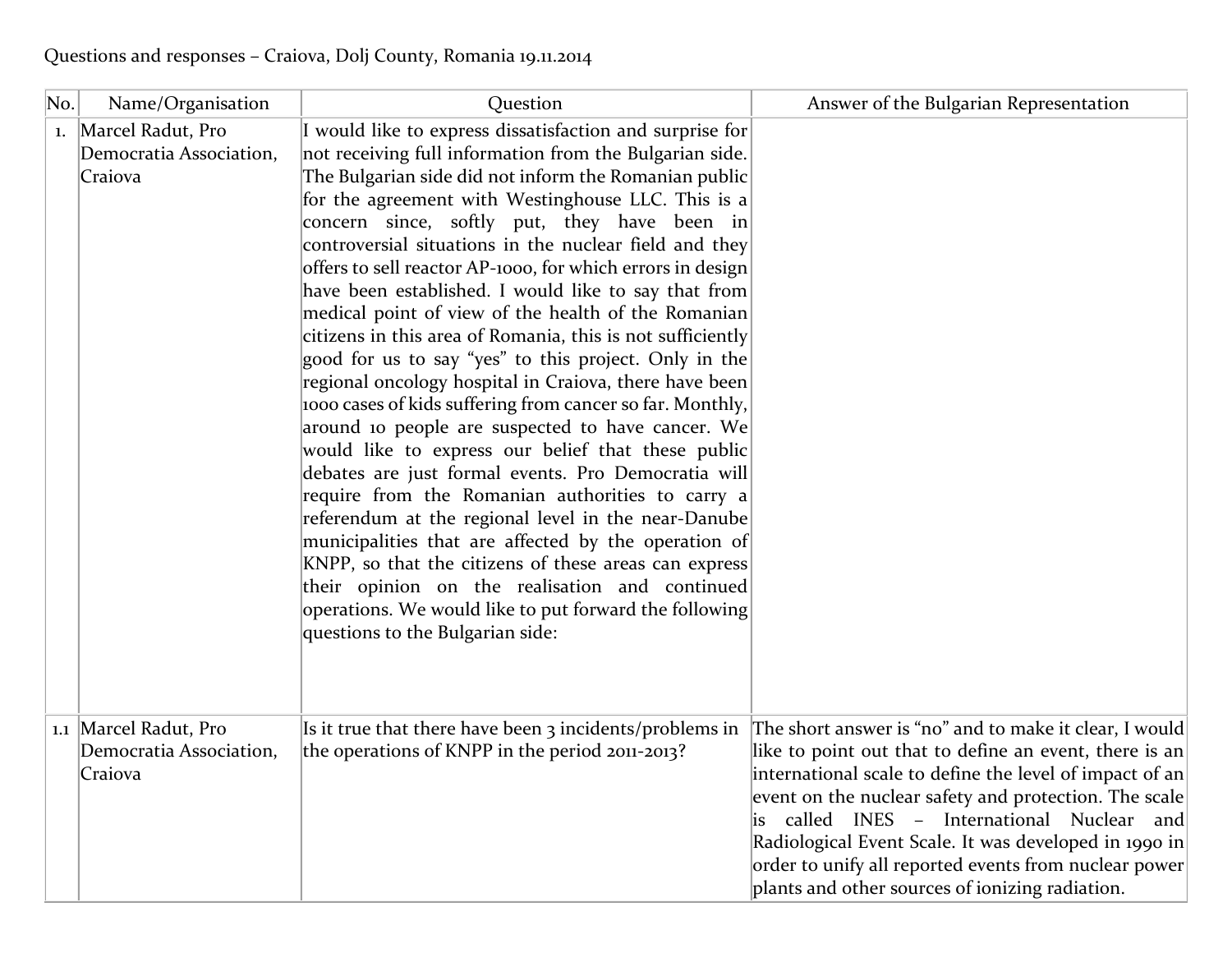|                                                         | Specifically for the period, there have been no<br>incidents. Under this scale an incident is considered<br>an event of level 2 and above.                                                                                                                                                                                                                                                                                                                                                                                                                                                                                                                                              |
|---------------------------------------------------------|-----------------------------------------------------------------------------------------------------------------------------------------------------------------------------------------------------------------------------------------------------------------------------------------------------------------------------------------------------------------------------------------------------------------------------------------------------------------------------------------------------------------------------------------------------------------------------------------------------------------------------------------------------------------------------------------|
| Comment: The question was incidents and/or              |                                                                                                                                                                                                                                                                                                                                                                                                                                                                                                                                                                                                                                                                                         |
| problems:                                               | KNPP and every other nuclear plant reports events to<br>the regulatory body. This is first assessed by the plant<br>itself preliminary and the regulatory body evaluates<br>whether the assessment is correct and it may give its<br>own assessment. This is reported yearly to the<br>International Agency (IAEA) and every two years the<br>nuclear safety is reviewed against the convention on<br>nuclear safety. For this year, there have been $ 4 $<br>reported events, all of which have been assessed as<br>Level o – i.e. under-scale or no-safety significant. In<br>the recent years we have not even had Level 1.<br>According to the INES scale, this is an anomaly. Will |
| <b>Mr Radut:</b> Not entirely.                          | this answer be satisfactory?                                                                                                                                                                                                                                                                                                                                                                                                                                                                                                                                                                                                                                                            |
|                                                         | <b>Moderator</b> : If the answer is not sufficiently<br>satisfactory for the representative of the Association,<br>we recommend you to send all your questions in a<br>written form to the MECC by e-mail. There have been<br>indicated several e-mail addresses from the central<br>authority and with carbon copy to LEPA Dolj.                                                                                                                                                                                                                                                                                                                                                       |
|                                                         | A procedural question was put forward from the<br>Bulgarian party: We have gathered to discuss the<br>construction of a new nuclear unit. Units 5 and 6 are<br>not subject to this discussion. We are not inquiring<br>about Cernavoda NPP. I believe we should focus on                                                                                                                                                                                                                                                                                                                                                                                                                |
| Mr Radut replied: We are also not willing to discuss    | the subject of this discussion, which would be the                                                                                                                                                                                                                                                                                                                                                                                                                                                                                                                                                                                                                                      |
| other issues, but the presentations of the Bulgarian    | questions on Unit 7.                                                                                                                                                                                                                                                                                                                                                                                                                                                                                                                                                                                                                                                                    |
| side claimed that it has wide experience since 1975 and |                                                                                                                                                                                                                                                                                                                                                                                                                                                                                                                                                                                                                                                                                         |
| we would like to understand how this experience will    |                                                                                                                                                                                                                                                                                                                                                                                                                                                                                                                                                                                                                                                                                         |
| be applied in the future and how you would              |                                                                                                                                                                                                                                                                                                                                                                                                                                                                                                                                                                                                                                                                                         |
| implement best practices. Additionally, only one of the |                                                                                                                                                                                                                                                                                                                                                                                                                                                                                                                                                                                                                                                                                         |
| questions was related to events of the past, all others |                                                                                                                                                                                                                                                                                                                                                                                                                                                                                                                                                                                                                                                                                         |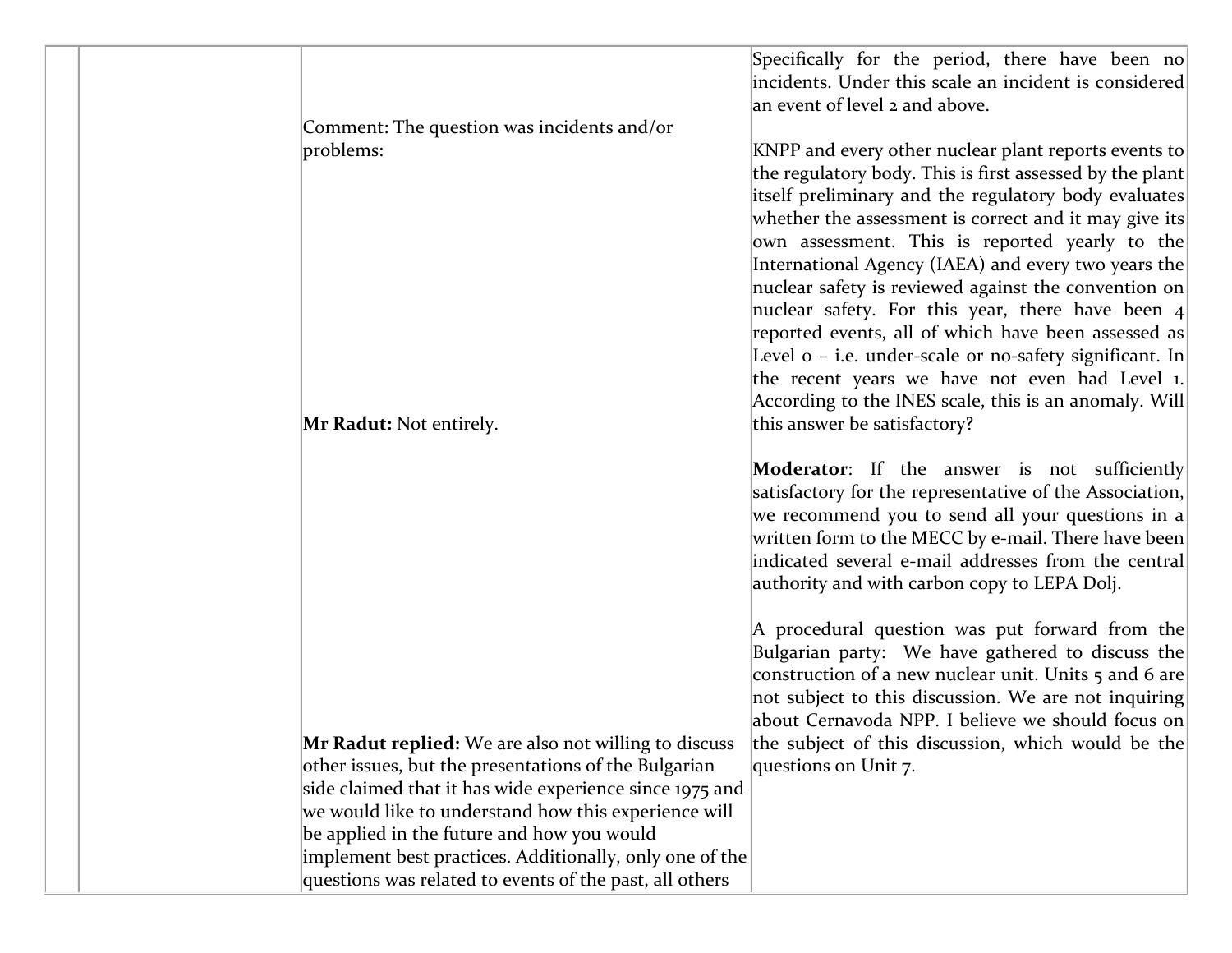|  |                                                              | are related to the current moment. I wanted to receive<br>statistical data and facts that would convince us that<br>this experience can truly be used beneficially.        |                                                                                                                                                                                                                                                                                                                                                                                                                                                                                                                                                                                                                                                                                                                                                                                                                                                                                                                                                                                                                          |
|--|--------------------------------------------------------------|----------------------------------------------------------------------------------------------------------------------------------------------------------------------------|--------------------------------------------------------------------------------------------------------------------------------------------------------------------------------------------------------------------------------------------------------------------------------------------------------------------------------------------------------------------------------------------------------------------------------------------------------------------------------------------------------------------------------------------------------------------------------------------------------------------------------------------------------------------------------------------------------------------------------------------------------------------------------------------------------------------------------------------------------------------------------------------------------------------------------------------------------------------------------------------------------------------------|
|  | 1.2. Marcel Radut, Pro<br>Democratia Association,<br>Craiova | Is it true that in August 2014 an agreement has been<br>concluded between the Bulgarian side and<br>Westinghouse for investment and what does this<br>agreement represent? | The topic is not relevant to the EIA procedure and I<br>want this statement to be included in the Minutes of<br>this public debate.                                                                                                                                                                                                                                                                                                                                                                                                                                                                                                                                                                                                                                                                                                                                                                                                                                                                                      |
|  |                                                              |                                                                                                                                                                            | Specifically for the question – yes, such a preliminary<br>shareholders' agreement was concluded and this has<br>been published in the Bulgarian and foreign media. I<br>should point out one detail, that this agreement had<br>to be approved by the next Bulgarian government. For<br>this reason at the moment, this is not a fact and there<br>has been no decision for constructing a new nuclear<br>unit by the Government per se.<br>The answer was considered to be satisfactory.                                                                                                                                                                                                                                                                                                                                                                                                                                                                                                                               |
|  | 1.3. Marcel Radut, Pro<br>Democratia Association,<br>Craiova | Is it true that the NPP is located in a seismic zone and can<br>be affected by earthquake with epicenter in Vrancea?                                                       | The answer to this question was given in the<br>presentation on the EIA report. As the presentation<br>confirms, the location of KNPP is located in the least<br>seismic (also aseismic) area of Southeast Europe. The<br>left part of the slide shows the historic seismic activity<br>of earthquakes of larger scale and you can see for<br>yourself that there have been no earthquakes in<br>proximity of the plant. The figure on the right side<br>with the latest data until 2012, shows that there is a<br>much lower seismic activity of earthquake activity or<br>is missing in the local and sub-regional area (30-km<br>area).<br>I would like to once again underline that as already<br>mentioned, we are discussing the EIA report, which is<br>the main preventive instrument that guarantees the<br>fact that the impact on the environment is made at<br>the earliest possible stage.<br>As per the licensing procedure, next stage is the<br>specific study, analysis and evaluation of the selection |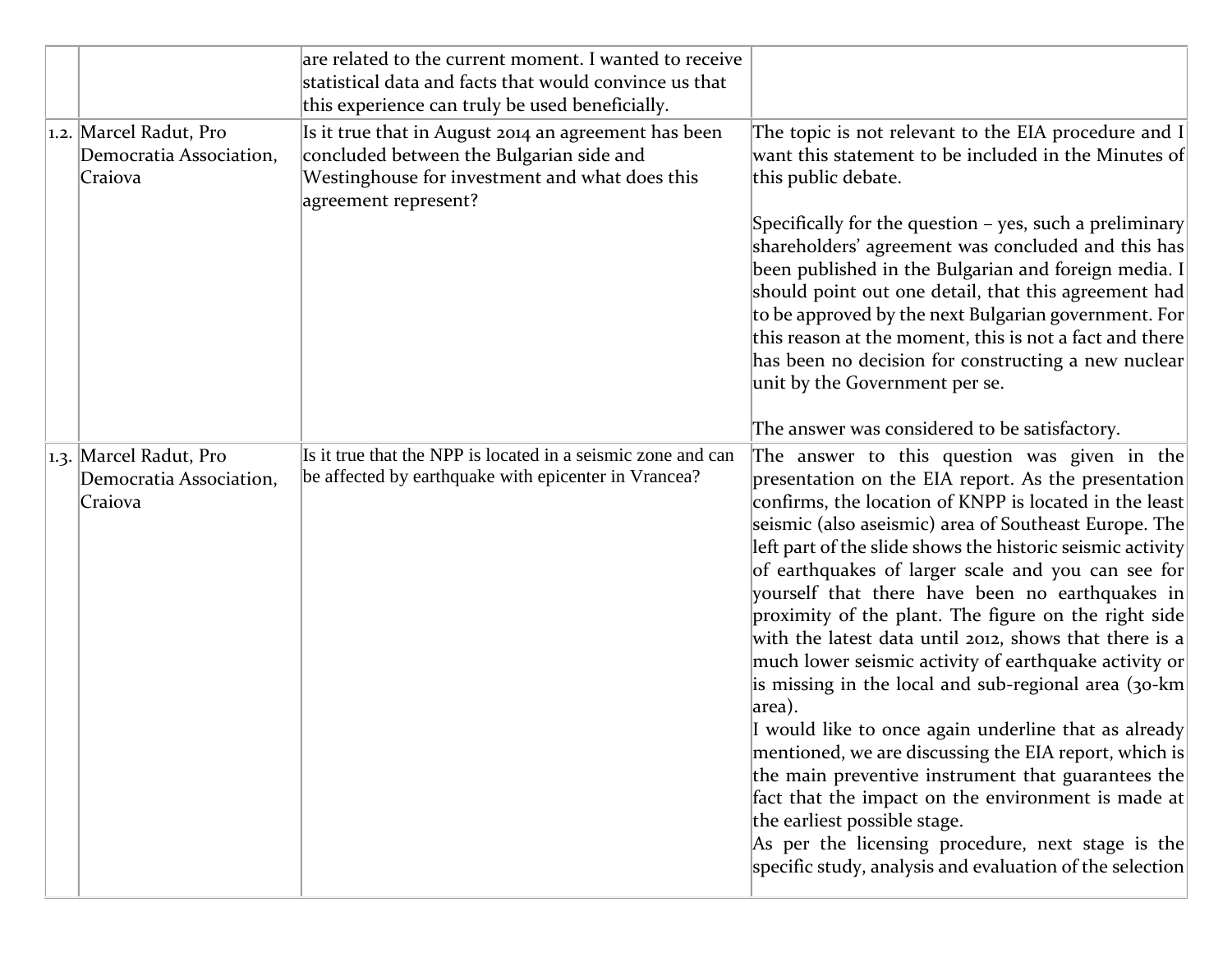|                                                                   | <b>Mr Radut:</b> We are partially satisfied, but to make a<br>calculation - the distance comparison between<br>Kozloduy and Cernavoda is not entirely scientific. The<br>earthquake in 1977 impacted Craiova and there were a<br>lot of ruined buildings. The distance between<br>Kozloduy and Craiova is about 80 km. I would not like<br>to go into further detail in this question and I will put<br>them forward in writing to the institutions. | of the site, which includes quantitative analysis of the<br>seismic risk.<br>I would like to ensure that such analysis has been<br>made and submitted in 2014 with the newest data,<br>which is currently being verified by independent<br>sources and I would like to underline that they<br>confirm the data that has been known up to now with<br>regards to seismic risk.<br>That the data up to now that comes on seismic risk,<br>such as seismic risk of facilities and equipment, have<br>been well evaluated and assessed, is also confirmed<br>that for 40 years, the plant has been working without<br>major or high level incidents.<br>I should add that the seismic characteristics included<br>in the EIA-R have been verified multiple times by the<br>International Nuclear Energy Agency, with the last<br>two checks from 2008 and 2011. In 2011 stress-tests<br>were carried out not only for the impact of the<br>Vrancea earthquakes, but for the whole area. It has<br>established that the project<br>seismic<br>been<br>characteristics are within the requested normative<br>values with a significant margin. As I mentioned,<br>studies for existence of local faults were carried out in<br>the local region. Such faults have not been found in<br>the 30-km sub-regional area, and the 5-km sub-local<br>area.<br>For Vrancea focal points, it is 320 km to the North-<br>East of Kozloduy and Cernavoda NPP is 180 km away. |
|-------------------------------------------------------------------|------------------------------------------------------------------------------------------------------------------------------------------------------------------------------------------------------------------------------------------------------------------------------------------------------------------------------------------------------------------------------------------------------------------------------------------------------|-------------------------------------------------------------------------------------------------------------------------------------------------------------------------------------------------------------------------------------------------------------------------------------------------------------------------------------------------------------------------------------------------------------------------------------------------------------------------------------------------------------------------------------------------------------------------------------------------------------------------------------------------------------------------------------------------------------------------------------------------------------------------------------------------------------------------------------------------------------------------------------------------------------------------------------------------------------------------------------------------------------------------------------------------------------------------------------------------------------------------------------------------------------------------------------------------------------------------------------------------------------------------------------------------------------------------------------------------------------------------------------------------------------------------------------------------------------|
| 1.4. Marcel Radut, Pro<br>Democratia Association,<br>Craiova Club | Does the Bulgarian party know that there have been<br>problems or errors established in the design of reactor<br>AP-1000?                                                                                                                                                                                                                                                                                                                            | Once again I want to mention that this question has<br>no relevance to the EIA procedure and want this to be<br>part of the minutes.<br>To the question - yes, we are following all news<br>regarding the projects of Westinghouse, including<br>AP-1000, as well as all other nuclear projects of<br>interest to us. Yes, we see that there have been such                                                                                                                                                                                                                                                                                                                                                                                                                                                                                                                                                                                                                                                                                                                                                                                                                                                                                                                                                                                                                                                                                                 |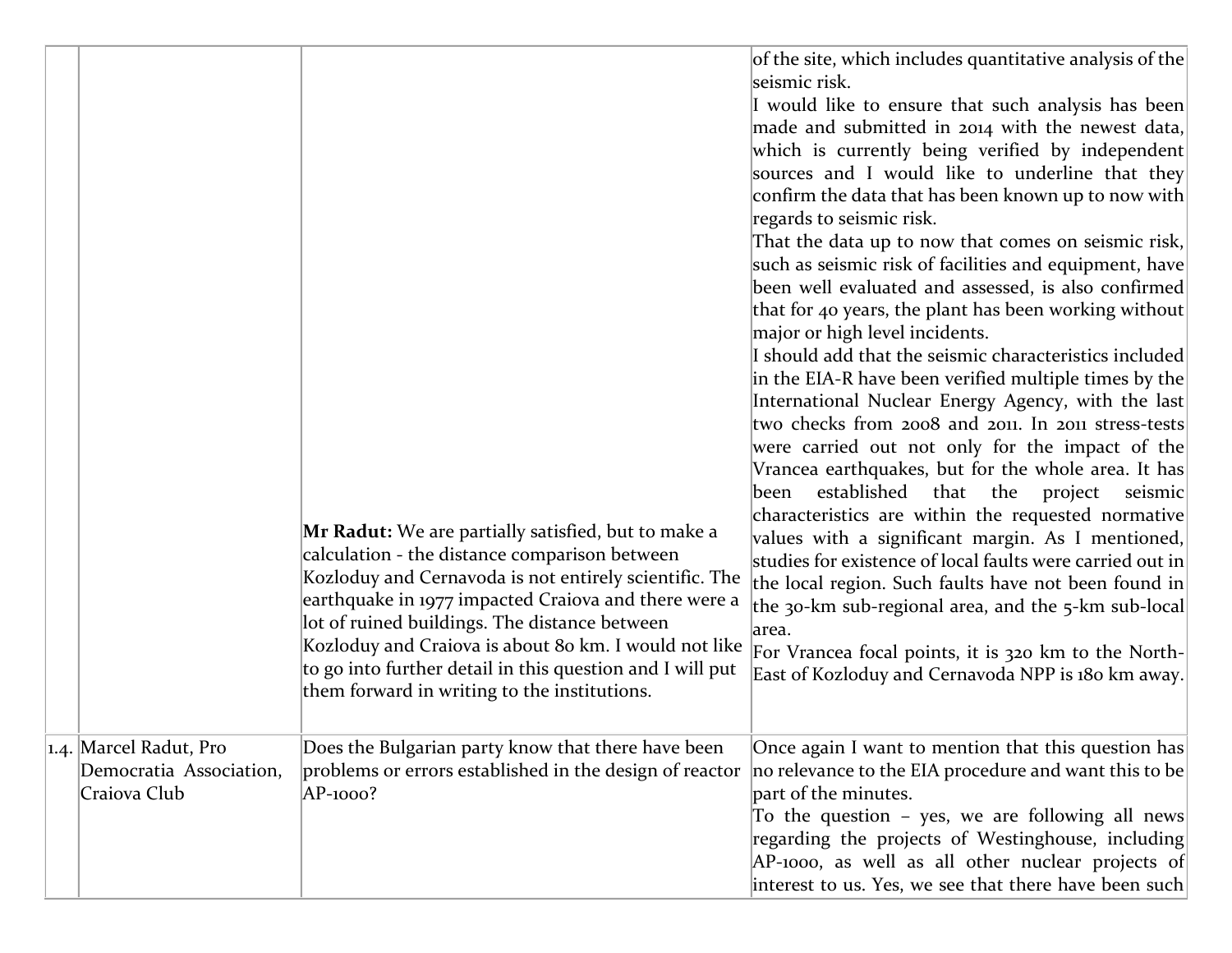|                                         | Mr Radut: We are glad to hear that the Bulgarian<br>party is following the development of the AP-1000<br>reactor and I would like to suggest that the Bulgarian<br>party see the construction of this reactor, especially in<br>China. The answer satisfies us partially - we will send<br>the request to the Romanian party together with the<br>published data from the press. | technical observations made, but none that are<br>related to the safety design. It is normal that each<br>project designed for the first time to go through this<br>early stage.                                                                                                                                                                                                                                                                                                                                                                                                                                                                                                                                                                                                                                                                                                                                                                                                                                                                                                                                                                                                                                              |
|-----------------------------------------|----------------------------------------------------------------------------------------------------------------------------------------------------------------------------------------------------------------------------------------------------------------------------------------------------------------------------------------------------------------------------------|-------------------------------------------------------------------------------------------------------------------------------------------------------------------------------------------------------------------------------------------------------------------------------------------------------------------------------------------------------------------------------------------------------------------------------------------------------------------------------------------------------------------------------------------------------------------------------------------------------------------------------------------------------------------------------------------------------------------------------------------------------------------------------------------------------------------------------------------------------------------------------------------------------------------------------------------------------------------------------------------------------------------------------------------------------------------------------------------------------------------------------------------------------------------------------------------------------------------------------|
| 1.5. Marcel Radut, Pro                  | Is it true that the Bulgarian citizens boycotted the                                                                                                                                                                                                                                                                                                                             | This question concerns sociological aspects not                                                                                                                                                                                                                                                                                                                                                                                                                                                                                                                                                                                                                                                                                                                                                                                                                                                                                                                                                                                                                                                                                                                                                                               |
| Democratia Association,<br>Craiova Club | national referendum that was organised a while ago<br>for use of nuclear energy in Bulgaria?                                                                                                                                                                                                                                                                                     | related to the EIA procedure and I ask for this to be<br>part of the minutes.                                                                                                                                                                                                                                                                                                                                                                                                                                                                                                                                                                                                                                                                                                                                                                                                                                                                                                                                                                                                                                                                                                                                                 |
|                                         |                                                                                                                                                                                                                                                                                                                                                                                  | Still, in order not to be accused of lack of<br>transparency, I will reply. The Bulgarian referendum<br>legislation is highly restrictive, in a sense that the<br>Regulator has defined that in order to have a<br>legitimate referendum, at least as many voters as in<br>the last parliamentary elections. This means that the<br>referendum determined for the Nuclear Energy had to<br>include at least 4.3 million Bulgarian citizens. The<br>question was formulated as follows: "Should Nuclear<br>Energy be developed in Bulgaria through building a<br>new nuclear unit?" The referendum was not<br>boycotted, but it did not attract 4.3 million voters. The<br>voters who voted were 1.4 million. We have no reason<br>to believe that it was boycotted, as most of the voters<br>$(60%)$ replied with "yes" to the question. 60.6% said<br>"yes", 37.9% said "no" and there was 1% non-valid<br>bulletins (not filled as required).<br>The referendum indirectly, and similarly to a<br>sociological study, showed that Bulgaria supports<br>Nuclear Energy, as all previous national studies have<br>shown more than 60% support for it. That is to say,<br>the referendum was unsuccessful due to low turn-out, |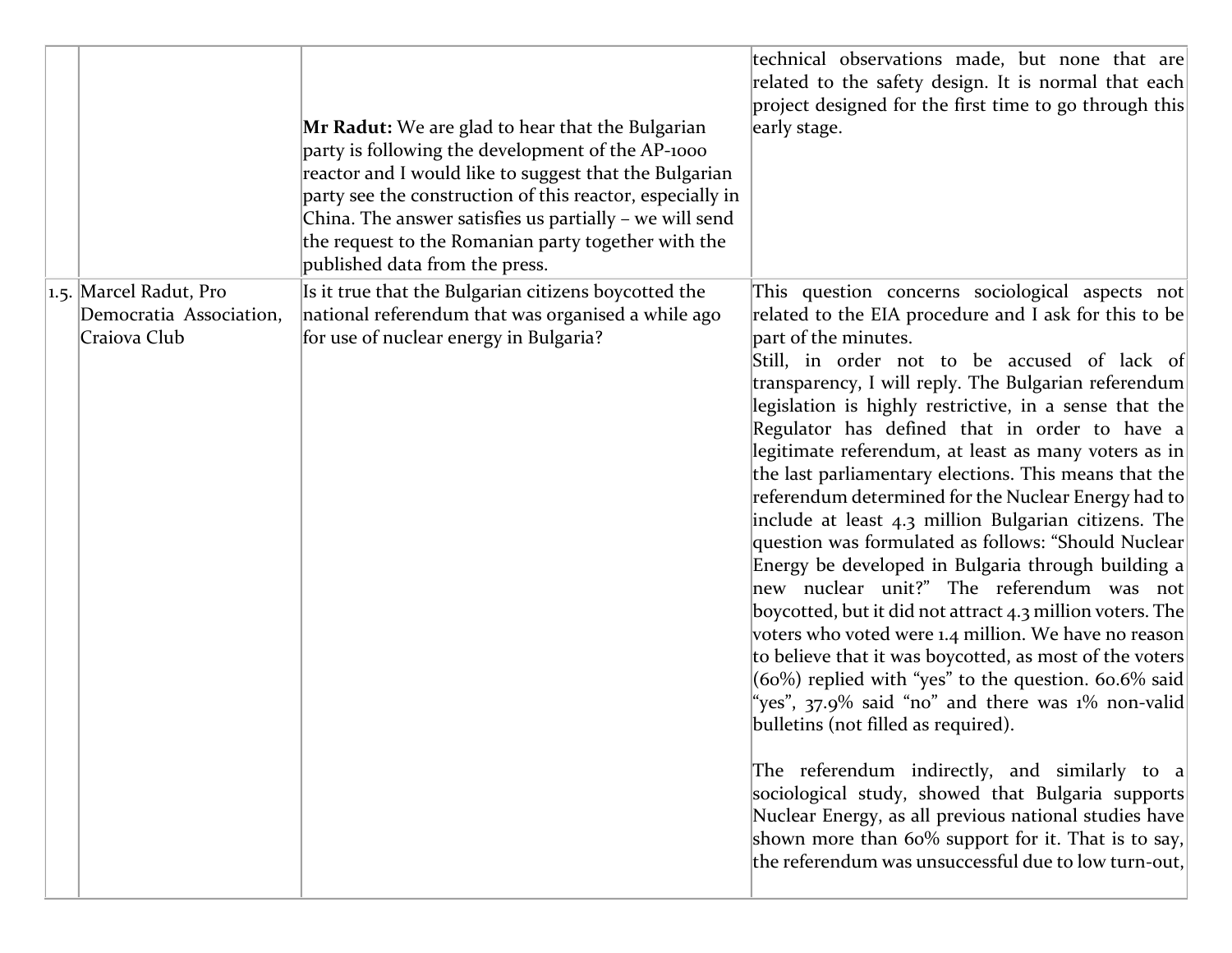|  |                                                                   | Mr Radut: This is a question of interpretation - I am<br>actually speaking about the figures provided by the<br>Bulgarian press. What was announced in the press was<br>that 21% percent of the voters turned out. I would<br>suggest that before starting to convince the Romanian<br>citizens how good and clean it would be, you should<br>try to convince the Bulgarians. | but it showed undoubtedly, that society expects the<br>development of Nuclear energy.                                                                                                                                                                                                                                                                                                                                                                                                                                                                                                                                                                                                                                                                                                                                                                                                                                                                                                                                                                                                                                                                                                                                                                                                                                                                                                                                                                                        |
|--|-------------------------------------------------------------------|-------------------------------------------------------------------------------------------------------------------------------------------------------------------------------------------------------------------------------------------------------------------------------------------------------------------------------------------------------------------------------|------------------------------------------------------------------------------------------------------------------------------------------------------------------------------------------------------------------------------------------------------------------------------------------------------------------------------------------------------------------------------------------------------------------------------------------------------------------------------------------------------------------------------------------------------------------------------------------------------------------------------------------------------------------------------------------------------------------------------------------------------------------------------------------------------------------------------------------------------------------------------------------------------------------------------------------------------------------------------------------------------------------------------------------------------------------------------------------------------------------------------------------------------------------------------------------------------------------------------------------------------------------------------------------------------------------------------------------------------------------------------------------------------------------------------------------------------------------------------|
|  | 1.6. Marcel Radut, Pro<br>Democratia Association,<br>Craiova Club | Is it true that eco-protection organisation in Bulgaria<br>and the International organisation Greenpeace have<br>protested against nuclear power in Bulgaria and have<br>requested shutdown of the plant?                                                                                                                                                                     | In Bulgaria, compared to other European countries,<br>Greenpeace is not as active, but it has used different<br>occasions to express its position against all nuclear<br>projects, not only in Bulgaria. Bulgarian ecological<br>organisations received full access to the project<br>documentation, that is the EIA-R and were given<br>floor to express their opinion during the public<br>debate in Kozloduy. None of these organisations has<br>been stopped from expressing its position. During<br>the whole process of preparation of the public<br>debates in Bulgaria, the Contracting Authority has<br>ensured the transparency of the project by<br>broadcasting advertisements of the debates in the<br>local radio stations and TVs, a month before the first<br>debate, also on the two websites of the investor and<br>the KNPP, where invitations were published for the<br>public debate. What is more, the company met with<br>the mayors of all five municipalities and invited them<br>to participate in the meetings.<br>We are seeing a constant attempt to imply to the<br>public that the procedure is covered in secrecy and is<br>not transparent. After our public debates, there were<br>more than 100 publications in the press that were<br>devoted to the debates.<br>You also asked in this last, 6 <sup>th</sup> question, whether the<br>Employer respects the protests - of course it does, as<br>it is ready to hear all points of view. |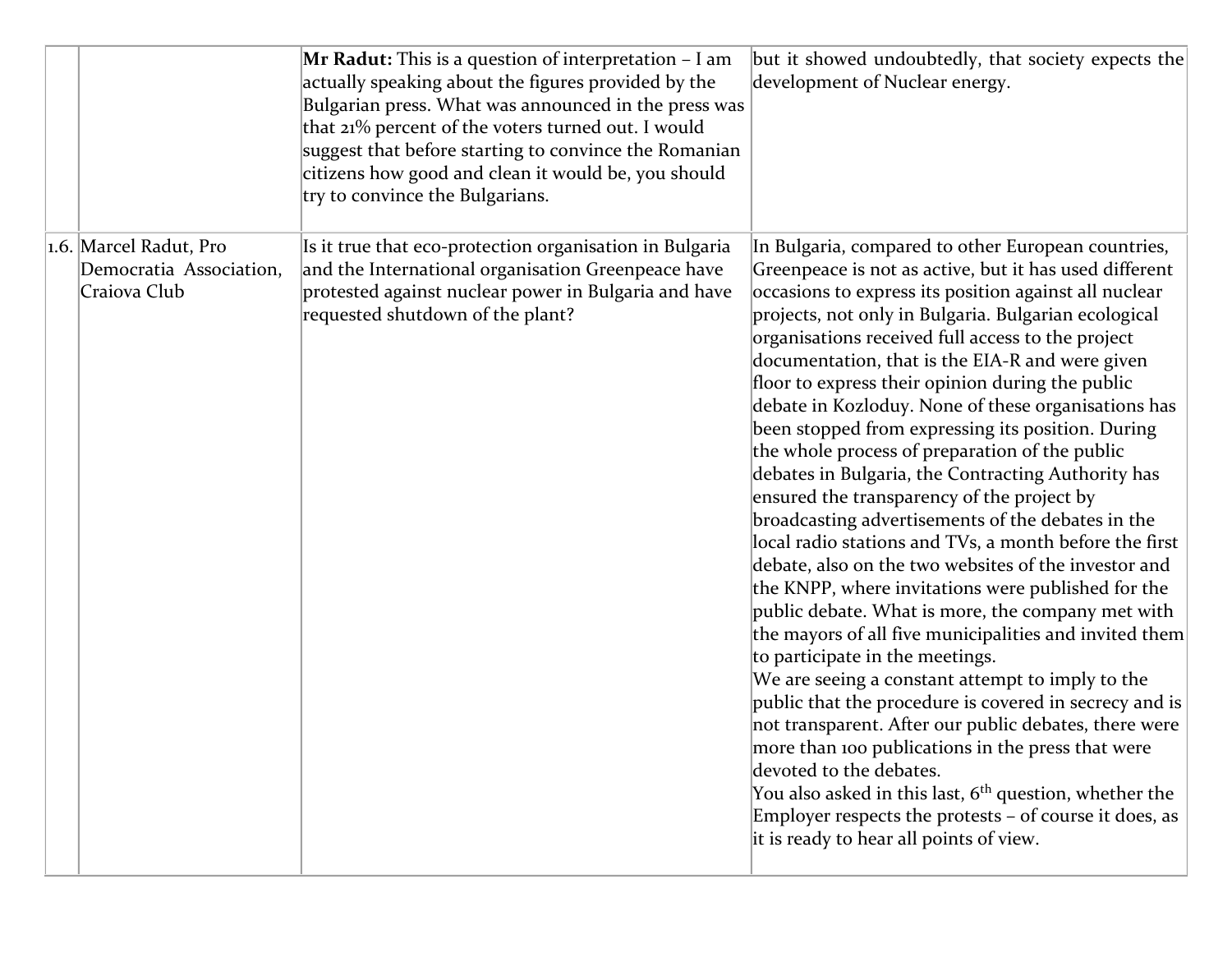|    |                                                                                   |                                                                                                                                                                                                                                                                                                                                                                            | The moderator, seeing Mr Radut leave, said that the<br>requests for detailed clarifications will be sent to the<br>Bulgarian Party, who will send us information with<br>the answers regarding your questions.                                                                                                                                                                                                                                                                                                                                                                                                                                                                                                                                                                                                                                                                                                                                       |
|----|-----------------------------------------------------------------------------------|----------------------------------------------------------------------------------------------------------------------------------------------------------------------------------------------------------------------------------------------------------------------------------------------------------------------------------------------------------------------------|------------------------------------------------------------------------------------------------------------------------------------------------------------------------------------------------------------------------------------------------------------------------------------------------------------------------------------------------------------------------------------------------------------------------------------------------------------------------------------------------------------------------------------------------------------------------------------------------------------------------------------------------------------------------------------------------------------------------------------------------------------------------------------------------------------------------------------------------------------------------------------------------------------------------------------------------------|
| 2. | Violeta Ciuciuc, NGO<br>Asociatia Dabuleni<br>Impreuna pentru Viitor,<br>Dabuleni | I would like to ask you for an exercise, could we<br>imagine that we are in the future - it is expected that<br>the new unit will enter into operation within 7-8 years.<br>What will happen if, then it is established that there<br>would be negative impact on the flora and fauna?<br>What would you do – will you close the plant, or try to<br>minimise the effects? | So far, only the thermal impact is assessed and<br>different organisms react differently. Some react<br>positively, some react with decreasing the area of<br>distribution. If we establish negative impact on more<br>target species of importance for Europe, we would<br>take restrictive measures - i.e. additional<br>purification, or something in this direction, as long<br>as its impact is effective.                                                                                                                                                                                                                                                                                                                                                                                                                                                                                                                                      |
|    |                                                                                   |                                                                                                                                                                                                                                                                                                                                                                            | We cannot even think of radioactive contamination<br>since all the data (monitoring and other) indicate<br>that such contamination is not possible and cannot<br>have any impact on any of the species. If you have a<br>more specific question rather than imagining the<br>future, we could consider a specific type of situation.                                                                                                                                                                                                                                                                                                                                                                                                                                                                                                                                                                                                                 |
|    |                                                                                   | Mrs Ciuciuc: If three types of bird species get extinct,<br>what would you do?                                                                                                                                                                                                                                                                                             | <b>Answer:</b> We can imagine that three types of birds<br>will disappear - but for what reasons, what factors<br>are there for their extinction? In the 40-year history<br>of KNPP and in the assessment for the new nuclear<br>unit (NNU), it is seen that there are no such reasons.<br>This is why, as rich as our imagination, we cannot<br>imagine that because of KNPP and the NNU, under<br>normal operation, there would be birds, or other<br>species, that would become extinct. It should also be<br>added that since 1977, median count of the birds is<br>performed, which is done in parallel with all<br>European countries, including Romania. The data<br>shows that there is no reason for concern. What is<br>more, within the region of thermal impact of the<br>KNPP, of the Danube River and the beach area of<br>Bistret, increase of a world endangered species has<br>been observed - of the Pelicanus Crispus. This is an |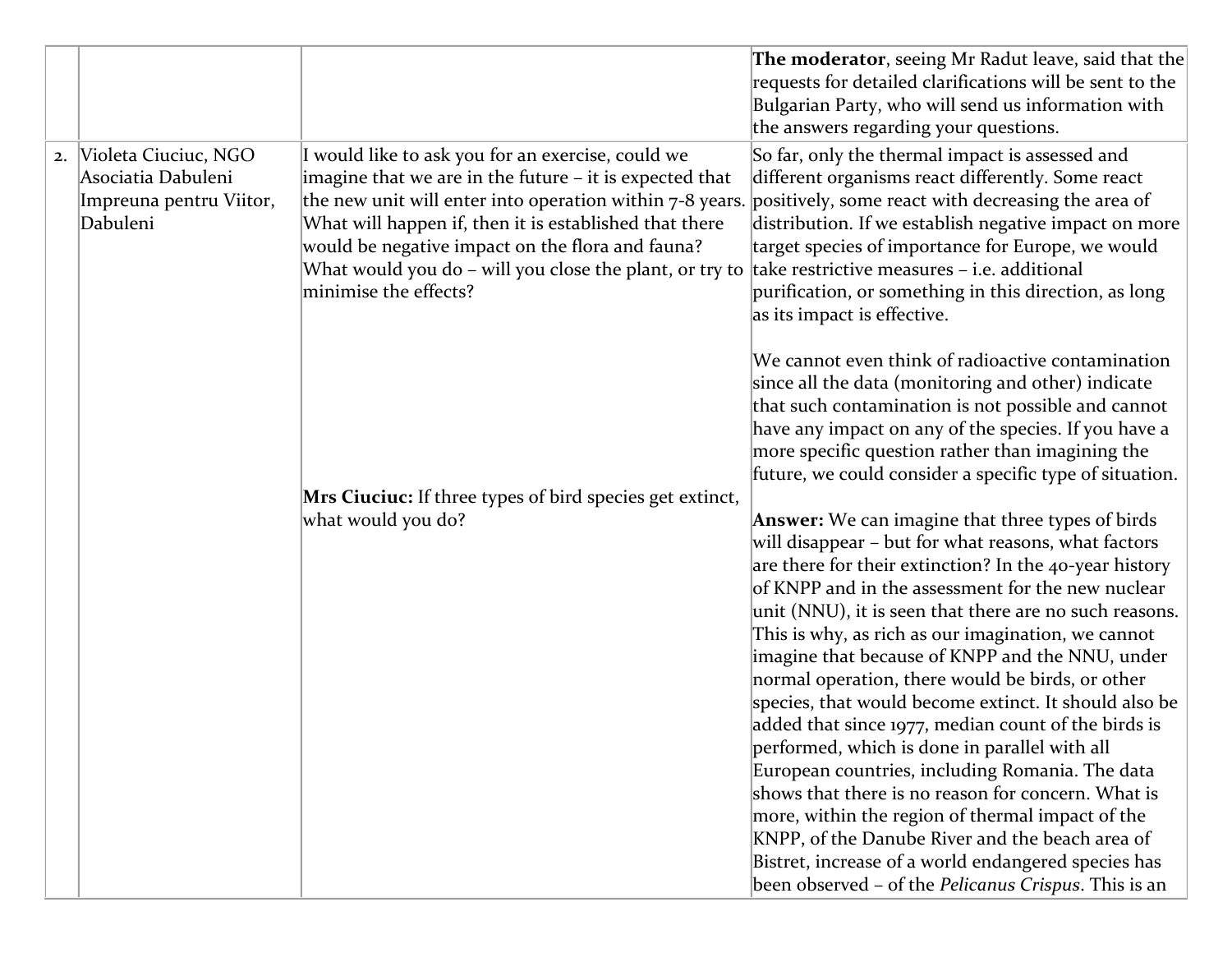|                           |                                                       | example that the thermal impact is not only with                                              |
|---------------------------|-------------------------------------------------------|-----------------------------------------------------------------------------------------------|
|                           |                                                       | negative direction, but it may have positive impact.                                          |
| 2.2. Violeta Ciuciuc, NGO | On a world-wide scale, governments are speaking ever  | We are following all world tendencies and on an                                               |
| Asociatia Dabuleni        | more of closing down nuclear energy and replacing it  | international scale we are observing an increase of                                           |
| Impreuna pentru Viitor,   | with renewable energy (green energy) – what do you    | the share of renewable energy, indeed. The main                                               |
| Dabuleni                  | think of using such other alternative energy sources? | reason is that technology there develops quickly, e.g.                                        |
|                           |                                                       | the solar panels now have decreasing price, which                                             |
|                           |                                                       | makes them accessible. Same applies to wind power                                             |
|                           |                                                       | generators and their share in the energy mix                                                  |
|                           |                                                       | increases, including Bulgarian. This does not concern                                         |
|                           |                                                       | nuclear operators, since in every country it is a                                             |
|                           |                                                       | matter of constructing a balanced energy mix. In the                                          |
|                           |                                                       | energy sector it is all about base capacities which are                                       |
|                           |                                                       | not influenced by the wind power or sunlight. This                                            |
|                           |                                                       | means that these power plants generate 24 hours a                                             |
|                           |                                                       | day the same certain power. Bulgaria achieved its                                             |
|                           |                                                       | target from the Europe 2020 strategy and in this                                              |
|                           |                                                       | aspect we can compare to the most developed                                                   |
|                           |                                                       | countries in the EU. Only Germany are giving up                                               |
|                           |                                                       | nuclear energy. In 1986 there is only another such                                            |
|                           |                                                       | example where Italy decided to stop developing its                                            |
|                           |                                                       | nuclear energy sector. Poland currently develops its                                          |
|                           |                                                       | nuclear energy programme. Turkey intends to                                                   |
|                           |                                                       | construct 3 NNU. Japan is slowly going back to                                                |
|                           |                                                       | nuclear energy since they overestimated their                                                 |
|                           |                                                       | capabilities to substitute nuclear energy completely.                                         |
|                           |                                                       | Some other countries import nuclear energy, e.g.                                              |
|                           |                                                       | Austria.                                                                                      |
|                           |                                                       | I would like to remind you that the Europe 2020                                               |
|                           |                                                       | strategy explicitly mentions the increase of the                                              |
|                           |                                                       | nuclear energy share, taking into account the                                                 |
|                           |                                                       | greenhouse gasses and the bad condition mentioned                                             |
|                           |                                                       | in the fifth report of the International Committee on                                         |
|                           |                                                       | Climate Change. The initial enthusiasm from the<br>wind-generation power plants showed a very |
|                           |                                                       | negative impact on bird species. The photo-voltaic                                            |
|                           |                                                       |                                                                                               |
|                           |                                                       | power plants take a big part of usable agricultural                                           |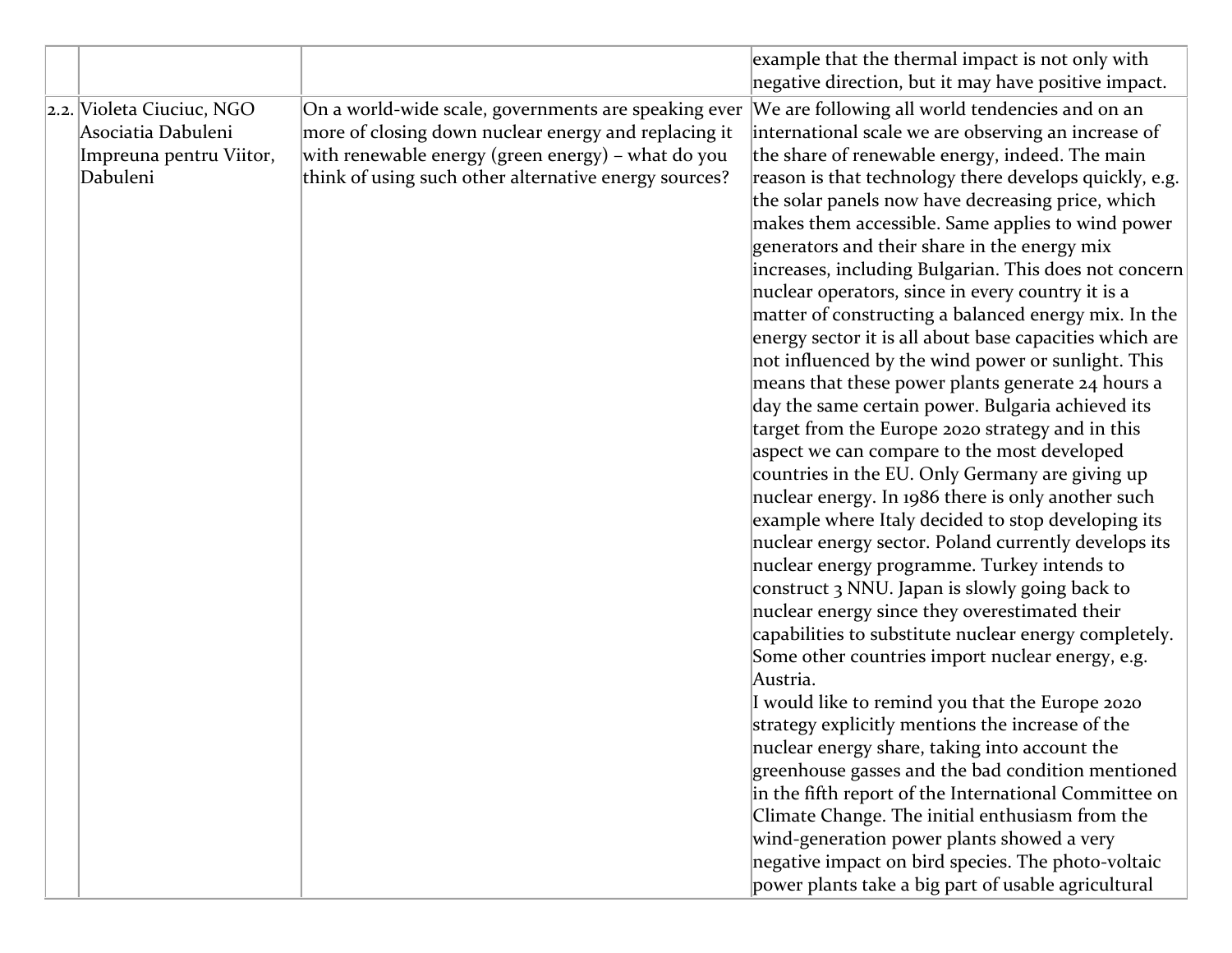|  |                          | Comment by Ciuciuk: Am I right to understand that<br>according to the professor, there are more negative<br>impacts from renewable sources of energy, than from<br>nuclear energy? | lands which leads to many negative effects, for which<br>they are a panacea. The safety systems of a NPP,<br>their experience all minimise negative impact on the<br>environment.<br><b>Response</b> : Yes, this is what appears to be the reality.<br>The answer was considered satisfactory. |
|--|--------------------------|------------------------------------------------------------------------------------------------------------------------------------------------------------------------------------|------------------------------------------------------------------------------------------------------------------------------------------------------------------------------------------------------------------------------------------------------------------------------------------------|
|  | 2.3 Violeta Ciuciuk, NGO | The next question is put forward to Mrs Cojocaru from The representative of the LEPA Dolj answered the                                                                             |                                                                                                                                                                                                                                                                                                |
|  | Asociatia Dabuleni       | the Romanian side. I would like to know her opinion                                                                                                                                | question.                                                                                                                                                                                                                                                                                      |
|  | Impreuna pentru Viitor,  | as a specialist in the laboratories in Craiova and                                                                                                                                 |                                                                                                                                                                                                                                                                                                |
|  | Dabuleni                 | Bechet, with regards to the effects of the new reactor<br>for these areas in Romania?                                                                                              | The monitoring stations for radioactivity in the<br>regions, which have been functioning since 1963 and                                                                                                                                                                                        |
|  |                          |                                                                                                                                                                                    | the station in Bechet since 1987, are under the                                                                                                                                                                                                                                                |
|  |                          |                                                                                                                                                                                    | authority of the LEPA Dolj and the most important                                                                                                                                                                                                                                              |
|  |                          |                                                                                                                                                                                    | activity they do is to monitor and follow the                                                                                                                                                                                                                                                  |
|  |                          |                                                                                                                                                                                    | radioactivity in the region. The LEPA Dolj has                                                                                                                                                                                                                                                 |
|  |                          |                                                                                                                                                                                    | expressed its statement with regards to the EIA-R – it<br>sent it to the MECC, which on its part sent it to the                                                                                                                                                                                |
|  |                          |                                                                                                                                                                                    | Bulgarian MOEW. The opinion expressed is within                                                                                                                                                                                                                                                |
|  |                          |                                                                                                                                                                                    | our competencies and responsibility for monitoring                                                                                                                                                                                                                                             |
|  |                          |                                                                                                                                                                                    | radioactivity. We requested form the Bulgarian party                                                                                                                                                                                                                                           |
|  |                          |                                                                                                                                                                                    | to initiate an exchange of information between the                                                                                                                                                                                                                                             |
|  |                          |                                                                                                                                                                                    | two countries, so as to ensure more transparency                                                                                                                                                                                                                                               |
|  |                          |                                                                                                                                                                                    | with regards to environmental monitoring and to<br>prepare a report containing data that is available for                                                                                                                                                                                      |
|  |                          |                                                                                                                                                                                    | the population of the regions in proximity. At the                                                                                                                                                                                                                                             |
|  |                          |                                                                                                                                                                                    | same time, I would like to underline the fact that                                                                                                                                                                                                                                             |
|  |                          |                                                                                                                                                                                    | LEPA Dolj has contributed to the preparation of this                                                                                                                                                                                                                                           |
|  |                          |                                                                                                                                                                                    | Report, as the Bulgarian party requested data from                                                                                                                                                                                                                                             |
|  |                          |                                                                                                                                                                                    | our work that we have, and we have provided them<br>and they are part of the report.                                                                                                                                                                                                           |
|  |                          |                                                                                                                                                                                    |                                                                                                                                                                                                                                                                                                |
|  |                          | Violeta Ciuciuk requested a clarification: With                                                                                                                                    |                                                                                                                                                                                                                                                                                                |
|  |                          | regards to the formulation that is in all presentation of                                                                                                                          |                                                                                                                                                                                                                                                                                                |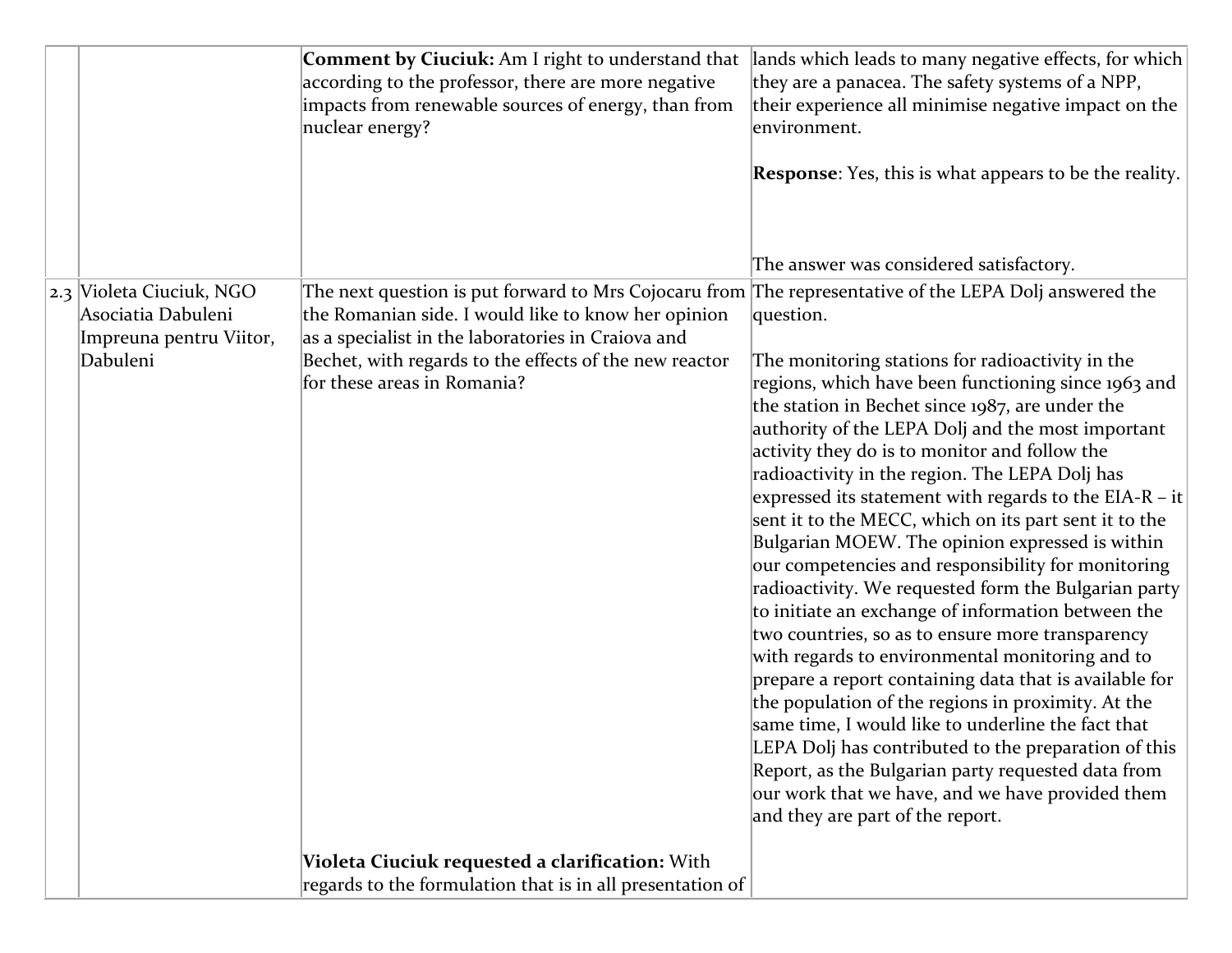|                          | the experts – what is understood by them by the<br>phrase "No Trans-boundary impact expected"? | <b>Answer:</b> This is an expression that is accepted in the<br>procedure for preparing the EIA-R, as we are |
|--------------------------|------------------------------------------------------------------------------------------------|--------------------------------------------------------------------------------------------------------------|
|                          | Because to me it seems that this suggests there are                                            | assessing possible and expected impacts at a regional                                                        |
|                          | some risks to the Bulgarian party, but none to the                                             | level around the facility and the sole fact that we are                                                      |
|                          | Romanian.                                                                                      | so close as neighbours, only separated by a river, and                                                       |
|                          |                                                                                                | that we were yesterday in Dabuleni and today in                                                              |
|                          |                                                                                                | Craiova, makes us think whether these minimal local                                                          |
|                          |                                                                                                | impacts are reflected on the scale of evaluation and                                                         |
|                          |                                                                                                | whether they can reach our neighbours. In principle,                                                         |
|                          |                                                                                                | this is the expression – whether there is, albeit                                                            |
|                          |                                                                                                | minimum, possibility for minimal impact to reach                                                             |
|                          |                                                                                                | Romania. We have based this assessment mainly on                                                             |
|                          |                                                                                                | the very detailed monitoring performed by the NPP,                                                           |
|                          |                                                                                                | on the very serious monitoring control of the                                                                |
|                          |                                                                                                | national institutions, including the Health                                                                  |
|                          |                                                                                                | Authorities, and thus the lack of assessable impact in                                                       |
|                          |                                                                                                | all national levels, suggests the lack of trans-                                                             |
|                          |                                                                                                | boundary impact as well.                                                                                     |
|                          |                                                                                                | The answered was considered satisfactory.                                                                    |
| 2.4 Violeta Ciuciuc, NGO | I would like to know whether these public debates are                                          | The Bulgarian party suggested that Mrs Osiceanu                                                              |
| Asociatia Dabuleni       | consultations with the Romanian party, or represent                                            | reply to the answer, who in turn transferred the                                                             |
| Impreuna pentru Viitor,  | informative meetings with the Romanian party? What                                             | answer back to the Bulgarian side.                                                                           |
| Dabuleni                 | would happen if the citizens in proximity to Kozloduy                                          |                                                                                                              |
|                          |                                                                                                |                                                                                                              |
|                          | do not agree with the construction of the unit?                                                | The Bulgarian representatives replied. The answer                                                            |
|                          |                                                                                                | should be in the direction that we are in a trans-                                                           |
|                          |                                                                                                | boundary procedure for the EIA. Of course, we are                                                            |
|                          |                                                                                                | here as Contracting Authorities and for the experts                                                          |
|                          |                                                                                                | to answer such questions. After the public debates                                                           |
|                          |                                                                                                | held in Romania, all of these questions, notes, etc.                                                         |
|                          |                                                                                                | are given to the Bulgarian party and will be reviewed                                                        |
|                          |                                                                                                | in detail. After all, we are legislative sides from the<br>two countries and we act in accordance with the   |
|                          |                                                                                                | rules of the EU.                                                                                             |
|                          | Mrs Ciuciuc asked: Is this to say that this is an                                              |                                                                                                              |
|                          | informative meeting?                                                                           |                                                                                                              |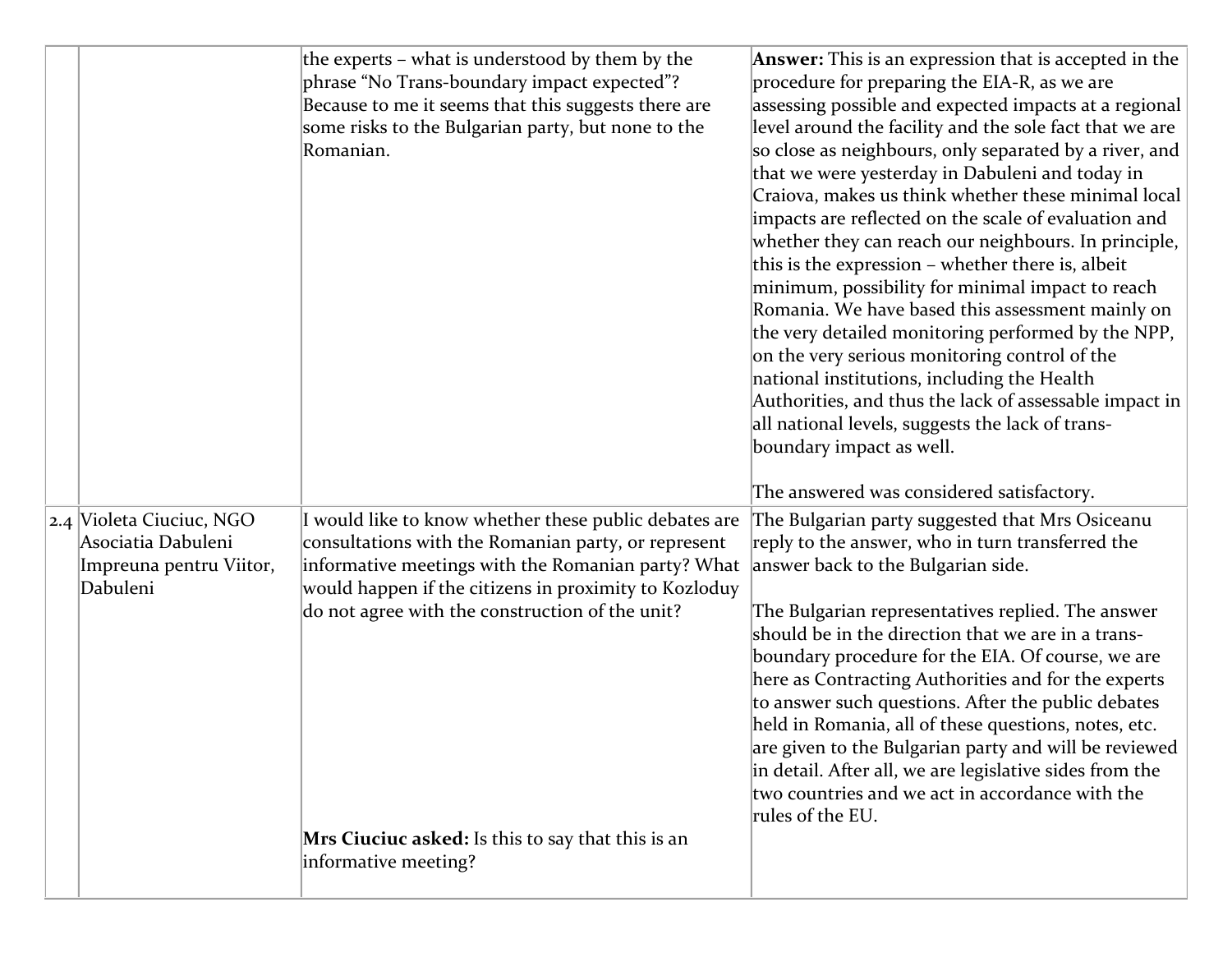|  |                                                                                        | Mrs Ciuciuc: One more clarification - I would like to<br>ask, can we, as citizens of Daubleni, Bechet, etc.,<br>organise a referendum such as the one in Kozloduy, as<br>we are potentially impacted parties? | Mrs Osiceanu requested to make a clarification. She<br>said that this is meeting the ESPOO convention<br>requirements according to which all signatories. If<br>any country initiates an Investment Proposal which<br>might have impact on the environment should<br>inform the potentially impacted country. Therefore<br>the consultations on the investment proposal, which<br>represent these public debates, per request of the<br>country that may be impacted, are the situation that<br>we currently at.<br>Mrs Osiceanu answered: There are legislative<br>requirements in order to hold a referendum - i.e.<br>there must be a request, from a defined number of<br>people that they would like to request a referendum.<br>If you were paying attention to when the Pro<br>Democratia representative put forward the<br>questions, and in his statement, he also spoke on this<br>matter. Within our obligations, the Ministry is<br>obliged to respect the national and international<br>regulations, as well as all regulations that we have<br>signed in the field of environment.<br>The answer was considered satisfactory. |
|--|----------------------------------------------------------------------------------------|---------------------------------------------------------------------------------------------------------------------------------------------------------------------------------------------------------------|---------------------------------------------------------------------------------------------------------------------------------------------------------------------------------------------------------------------------------------------------------------------------------------------------------------------------------------------------------------------------------------------------------------------------------------------------------------------------------------------------------------------------------------------------------------------------------------------------------------------------------------------------------------------------------------------------------------------------------------------------------------------------------------------------------------------------------------------------------------------------------------------------------------------------------------------------------------------------------------------------------------------------------------------------------------------------------------------------------------------------------------------|
|  | 2.5. Violeta Ciuciuc, NGO<br>Asociatia Dabuleni<br>Impreuna pentru Viitor,<br>Dabuleni | What are the dates for the Kozloduy NPP days of open<br>doors?                                                                                                                                                | The days for open doors are usually organised twice a<br>year – in the spring and in the autumn. These are<br>published in advance (at least a month in advance)<br>on the website of the NPP and there is no restriction<br>on access, so citizens of other countries may also<br>visit. We have had visitors from Australia, so I am<br>taking this opportunity to invite you. The next open<br>doors day will most probably be in the spring of next<br>year (2015).                                                                                                                                                                                                                                                                                                                                                                                                                                                                                                                                                                                                                                                                     |
|  | 3.1 Nicolae Boteanu                                                                    | I believe that these public debates are held exactly to                                                                                                                                                       | The answer was considered satisfactory.<br>One of the main advantages of the new generation                                                                                                                                                                                                                                                                                                                                                                                                                                                                                                                                                                                                                                                                                                                                                                                                                                                                                                                                                                                                                                                 |
|  |                                                                                        | clarify certain questions. Of course, Nuclear Energy                                                                                                                                                          | reactors that we are considering as potential                                                                                                                                                                                                                                                                                                                                                                                                                                                                                                                                                                                                                                                                                                                                                                                                                                                                                                                                                                                                                                                                                               |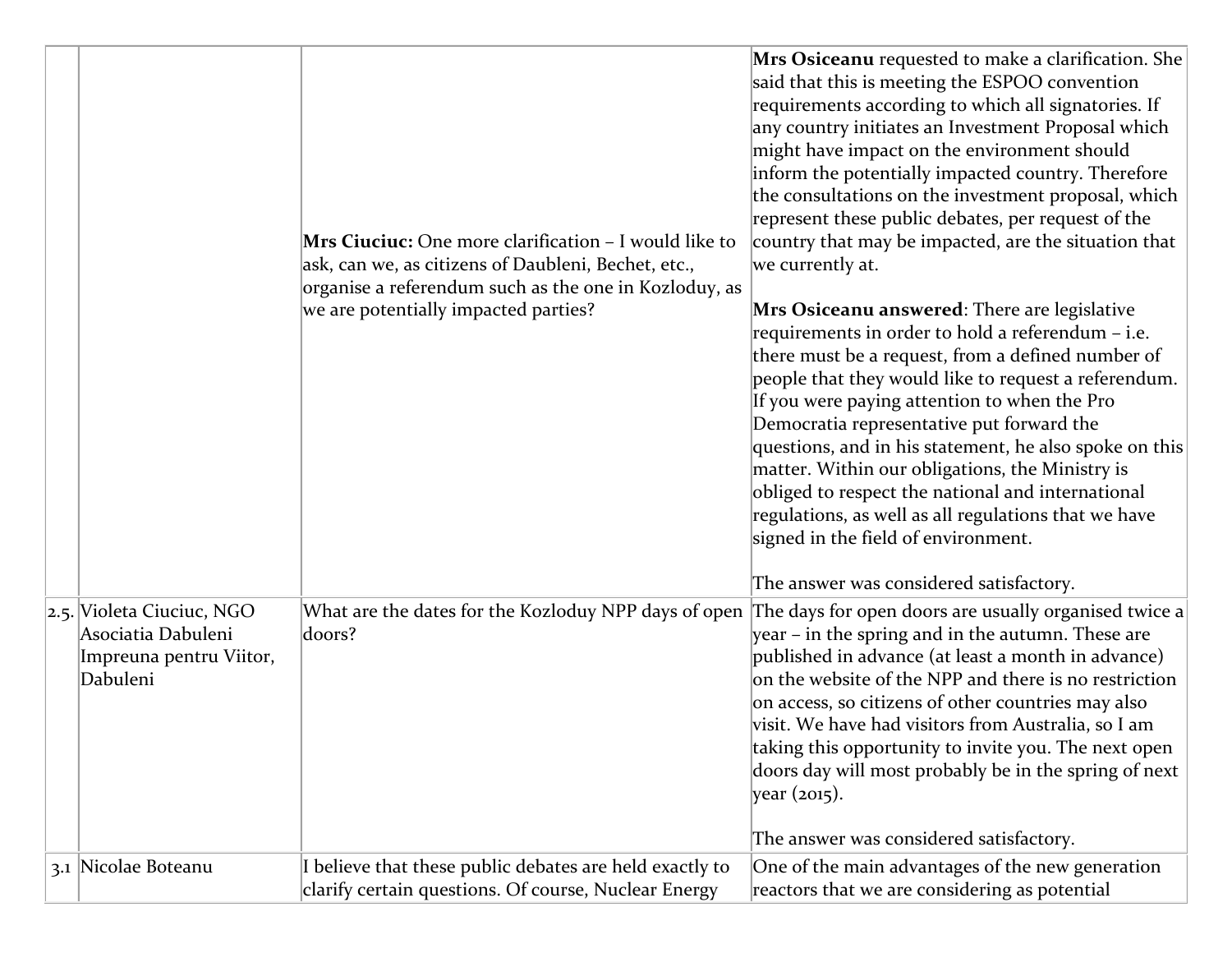|                      | policy targets to improve the energy situation in each<br>country. There is a dispute between nuclear and<br>renewable energy and this is the reason why the<br>recommendations regarding nuclear safety refer to<br>certain risk that we undertake in case of construction<br>of a nuclear power plant. From this point of view, from for three days ( $72$ hours). With minimum corrective<br>nuclear safety point of view, I would like to ask – in<br>case of incidents, and I mean shutdown of energy<br>supply, lack of water for cooling, etc., a heavy accident, supplementary activities, we mean for example a<br>what would be the potential impact on the<br>environment and whether you have performed studies, used to fill certain tanks (reservoirs). The safety is<br>i.e. do you have scenarios for such cases?<br>Nicolae Boteanu: This is a sufficient reply, I<br>appreciate one such project and such preventive<br>measures. When the Fukushima event happened, it<br>was precisely because such supplementary measures<br>could not be taken and in the end, they could not cope<br>with the emergency situation. | possibilities for the construction of the new units is<br>precisely that they have built in technical systems for<br>dealing with such situations. Westinghouse LLC<br>guarantees that in case of lack of off-site power<br>supply, cooling liquid, their AP-1000 design is safe<br>actions, the safety parameters may be ensured for $7$<br>days (168 hours). What we mean by minimum<br>small diesel generator or a fire pump that can be<br>achieved by using passive safety systems, using the<br>principle of earth gravity, or the expansion of<br>previously compressed gasses. In this sense the<br>Westinghouse LLC design is really different from<br>what other companies offer on the market. The<br>Russian projects also have built in passive systems<br>that, without the need for off-site power supply or<br>cooling water, may sustain the system in a safe state.<br>These are some of the aspects that distinguish the<br>new generation reactors from the older one. In this<br>sense, the designers have thought about what they<br>can do in this specific area.<br><b>Answer:</b> Precisely, and this is why both American<br>and Russian generations have a built-in ability to not<br>need additional measures for 3-7 days, which is<br>considered sufficient time to ensure any additional<br>needed measures.<br>The answer was considered satisfactory. |
|----------------------|-------------------------------------------------------------------------------------------------------------------------------------------------------------------------------------------------------------------------------------------------------------------------------------------------------------------------------------------------------------------------------------------------------------------------------------------------------------------------------------------------------------------------------------------------------------------------------------------------------------------------------------------------------------------------------------------------------------------------------------------------------------------------------------------------------------------------------------------------------------------------------------------------------------------------------------------------------------------------------------------------------------------------------------------------------------------------------------------------------------------------------------------|----------------------------------------------------------------------------------------------------------------------------------------------------------------------------------------------------------------------------------------------------------------------------------------------------------------------------------------------------------------------------------------------------------------------------------------------------------------------------------------------------------------------------------------------------------------------------------------------------------------------------------------------------------------------------------------------------------------------------------------------------------------------------------------------------------------------------------------------------------------------------------------------------------------------------------------------------------------------------------------------------------------------------------------------------------------------------------------------------------------------------------------------------------------------------------------------------------------------------------------------------------------------------------------------------------------------------------------------------------------------------------------|
| 3.2. Nicolae Boteanu | Regarding the type of fuel that you consider using and<br>what are the procedures and ways to store the spent<br>nuclear fuel (SNF)? We usually say that producing<br>nuclear energy is a "clean" production, but this is not<br>entirely true, because the SNF may pose serious                                                                                                                                                                                                                                                                                                                                                                                                                                                                                                                                                                                                                                                                                                                                                                                                                                                          | You are right to assume that SNF management is one<br>of the major issues to consider. This question is<br>considered in the EIA report. The normal practice for<br>this type of reactors is that the fuel that is changed<br>during reload is placed in a so called Spent Fuel Pool.                                                                                                                                                                                                                                                                                                                                                                                                                                                                                                                                                                                                                                                                                                                                                                                                                                                                                                                                                                                                                                                                                                  |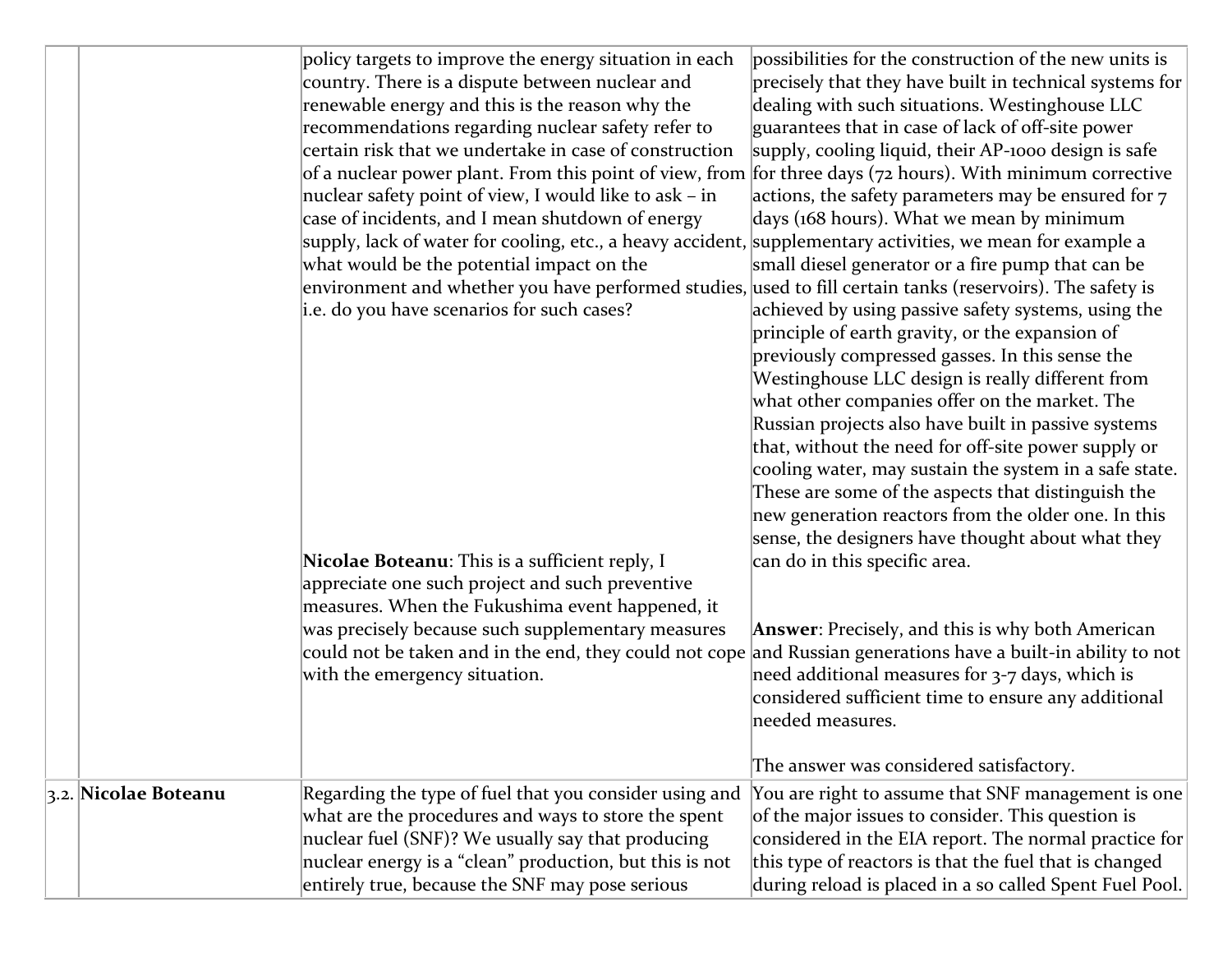|  | problems and have major implications on the<br>environment?                                                  | The fuel must reside there for at least three years, so<br>that the residual decay heat can be eliminated.<br>Afterwards, this fuel may be managed in a few<br>possible ways. Just to mention that the capacity of<br>the considered spent fuel pool ensures storage for a<br>period between 10 and 15 years. As of this moment,<br>the most widely accepted practice is that the SNF is<br>placed in casks for the so called "Dry Storage". The<br>Dry Storage Facilities may be organised in a building<br>specially constructed for this purpose and in Europe<br>this is how it is mostly done, or they may be simply<br>placed in especially built site.<br>When performing Safety Analyses, not only the fuel<br>that is currently inside the reactor is analysed, but<br>also the fuel that is being kept at this pool.                                                                                                                                           |
|--|--------------------------------------------------------------------------------------------------------------|--------------------------------------------------------------------------------------------------------------------------------------------------------------------------------------------------------------------------------------------------------------------------------------------------------------------------------------------------------------------------------------------------------------------------------------------------------------------------------------------------------------------------------------------------------------------------------------------------------------------------------------------------------------------------------------------------------------------------------------------------------------------------------------------------------------------------------------------------------------------------------------------------------------------------------------------------------------------------|
|  | Additional question: This "may be stored" or "are"<br>stored - i.e. are there already such facilities built? | Answer: In the presentation it was mentioned that<br>there is a Dry Spent Fuel Storage Facility (DSFSF)<br>located at the KNPP site for dry storage of fuel from<br>the decommissioned Units 1-4. What is more we<br>have SFSF for under water storage where fuel from<br>Units 5-6 is stored. The possible future use of these<br>facilities for the NNU can only happen after certain<br>Safety Analyses are performed. In any case I can say<br>that the Under Water SFSF shall not be used.<br>To answer the first part of the question - what is the<br>type of fuel used: each of the vendors of the<br>considered reactors offers a respective type for their<br>reactor. As of the moment, we do not have any<br>contracts signed, we do not yet have a contract for<br>the supply of fuel and at this stage a specific answer<br>to this question may not be given. The EIA report<br>reviews potential types of fuel, which may be used<br>for these reactors. |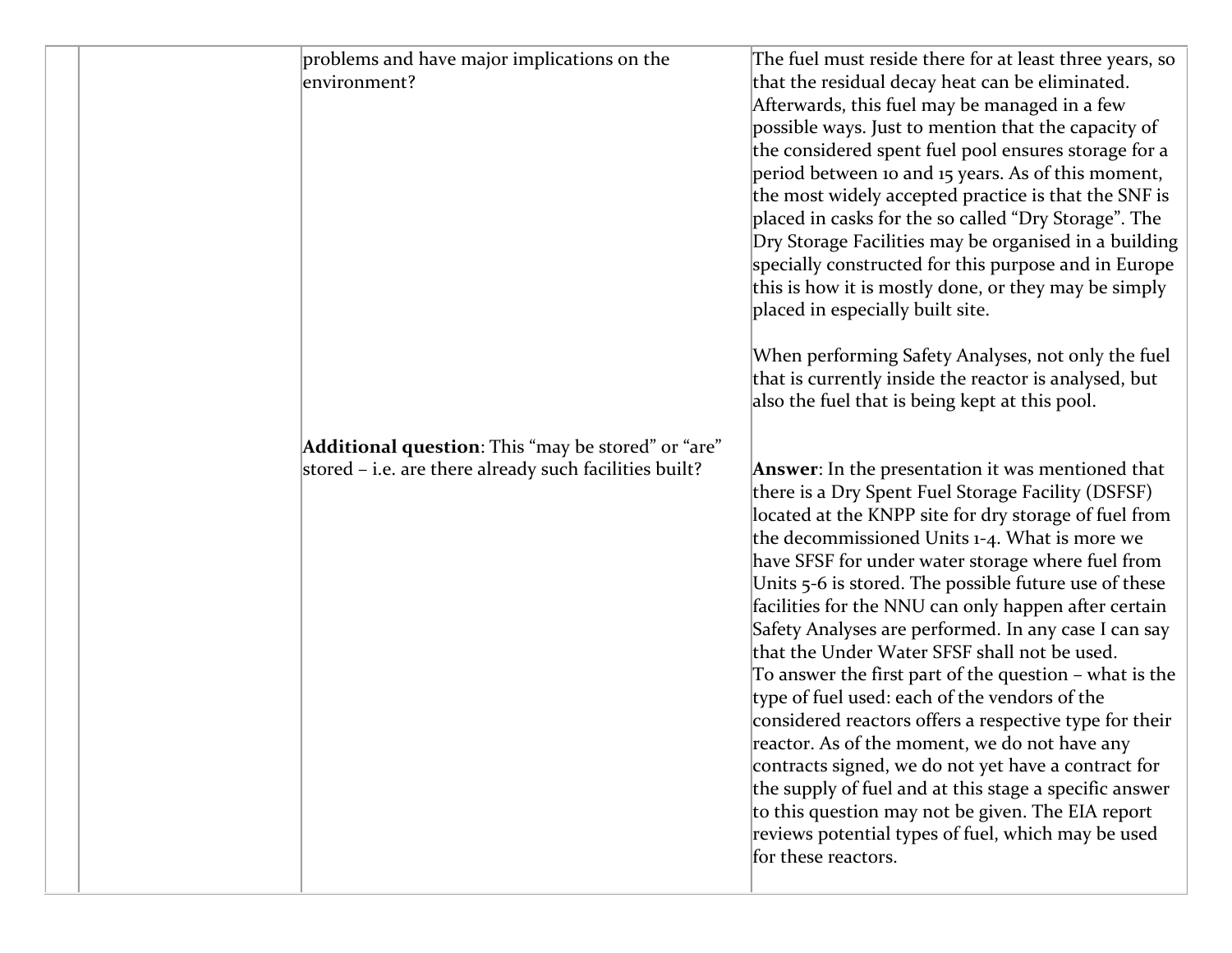|                        |                                                           | The answer was considered satisfactory. |
|------------------------|-----------------------------------------------------------|-----------------------------------------|
| 4.1 Boriana Hrisimova, | Ms Hrisimova made a statement: If today, at this          |                                         |
| Political Party (PP)   | public debate, the citizens of Craiova say "no" to this   |                                         |
| "Zelenite"             | new nuclear unit, then it will not be built. Now is the   |                                         |
|                        | moment for them to make their choice. Now, a short        |                                         |
|                        | statement and a few questions.                            |                                         |
|                        | The Zelenite PP is against nuclear energy, all over the   |                                         |
|                        | world, indifferent of where it is constructed - Bulgaria, |                                         |
|                        | Romania, Serbia, Patagonia. Second, the Greens are        |                                         |
|                        | against nuclear energy, indifferent of the proposed       |                                         |
|                        | technology, type of reactor, or nationality of the        |                                         |
|                        | investor - Russian, American, French, or other. We are    |                                         |
|                        | also against the new nuclear unit proposed for            |                                         |
|                        | Kozloduy. Third, nuclear energy is expensive and          |                                         |
|                        | dangerous. It helps the distribution of nuclear           |                                         |
|                        | weapons and it has no place in the energy mix of          |                                         |
|                        | Europe. The Green politicians in Europe take              |                                         |
|                        | responsibility to stand for the decommissioning of        |                                         |
|                        | nuclear energy, and at the same time we take care that    |                                         |
|                        | this will not increase carbon emissions. We stand for     |                                         |
|                        | the immediate shutdown of the riskiest nuclear power      |                                         |
|                        | plants. We must stop direct and indirect subsidies and    |                                         |
|                        | to insist that the existing operators carry full          |                                         |
|                        | responsibility for the damage from nuclear incidents.     |                                         |
|                        | Fourth, there is no safe nuclear power plant in the       |                                         |
|                        | world. Every NPP bares a potential risk for a major       |                                         |
|                        | incident, such as the one in Chernobyl, Fukushima         |                                         |
|                        | and Three Mile Island. No one can insure us against       |                                         |
|                        | human error or natural disasters - no one. It is          |                                         |
|                        | necessary to apply the principle of prudence. Here we     |                                         |
|                        | heard how small the risk is $-1$ in 10 million, but who   |                                         |
|                        | could say what the risk was from 11 September 2001.       |                                         |
|                        | For every NPP and depositories, there is a real risk of   |                                         |
|                        | explosion during wars and terrorist attacks. Fifth, the   |                                         |
|                        | Greens in Bulgaria, Romania and Europe, fight the         |                                         |
|                        | energy and nuclear mafia. We are confident that the       |                                         |
|                        | future lies within energy independence of dwellings       |                                         |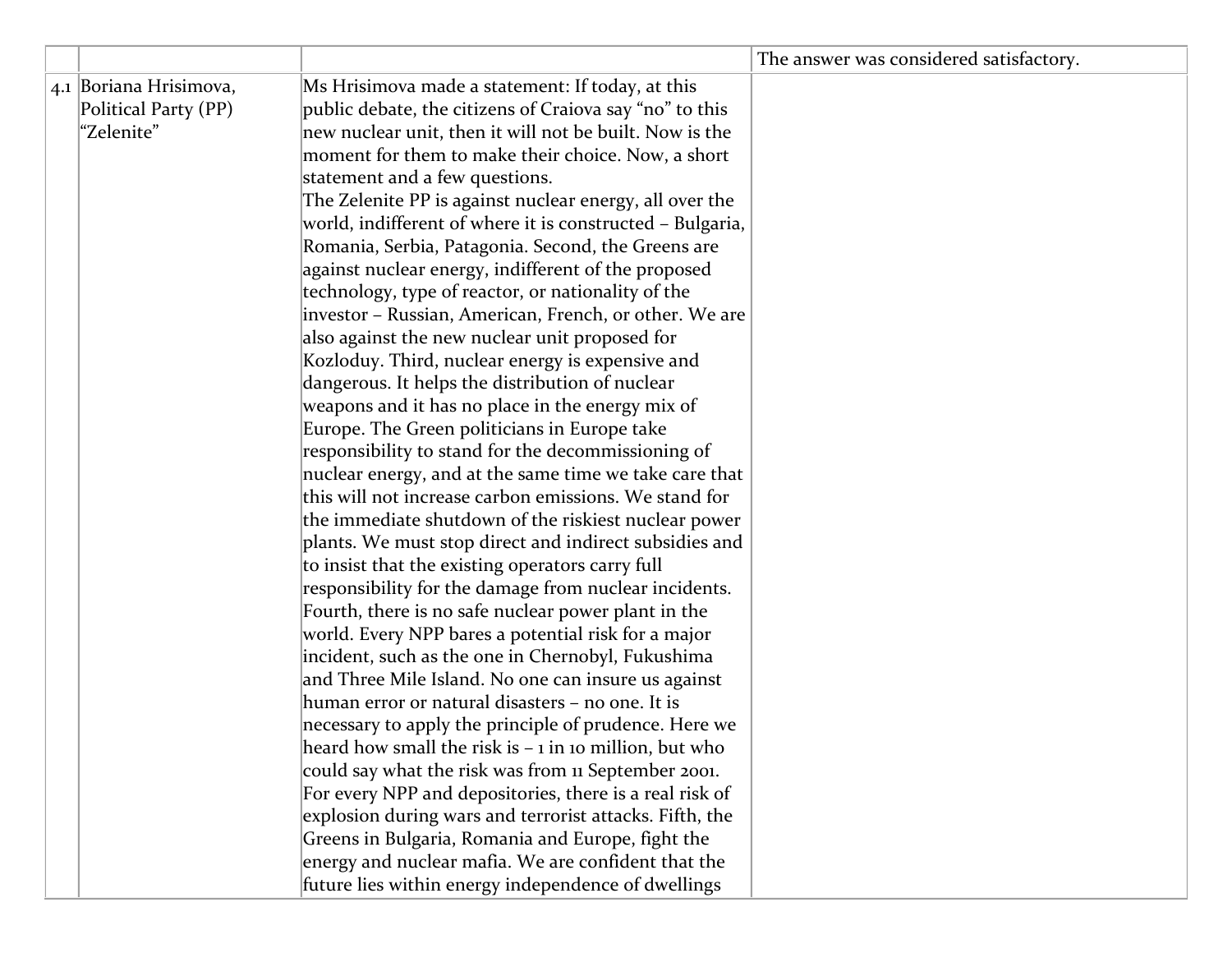and municipalities, through renewable energy sources and energy efficiency. In this way, we will be the ones determining the price of electricity - we, the local population.

Now to the specific presentation of the investor. This is not an Environmental Impact Assessment, but yet again a description of the environmental ambience to the NPP and a perfect-case scenario for operation under ideal conditions. The exposes lack the most important data on risk. The investor only informed us in a sentence that all modelling data was taken into consideration in the preparation of the report. They told us to be calm – "trust me". Well I do not. Give us the data – how many direct victims will there in case of an accident? What would happen in case of a direct attack on the depositories for RAW? For example, if an airplane crashes there on purpose?

Third, there are no alternatives given to the 1000 MW nuclear power. The four sites have simply different locations. A strategic ecological assessment is needed. Give us quantifiable data with values for 1000 MW from renewable energy sources. These are the viable alternatives. Fourth, Uranium is a rare and depleting fuel. What is its current price? The prognosis expects constant increase. If we are in a petrol war, could it happen that we are in a Uranium war in a few years? And to my favourite topic – waste. What happens to the Plasma Melting Facility, which works 24/7, when the filters stop for maintenance? This is necessary at least once every 24 hours. What happens to the emissions in this period? Where is the toxic dust stored, captured by the filters and as a result of the melt? The so called fly-ash and bottom ash? Lastly, I would like to remind the citizens of Craiova once more that if today they say "no", there will be no nuclear unit.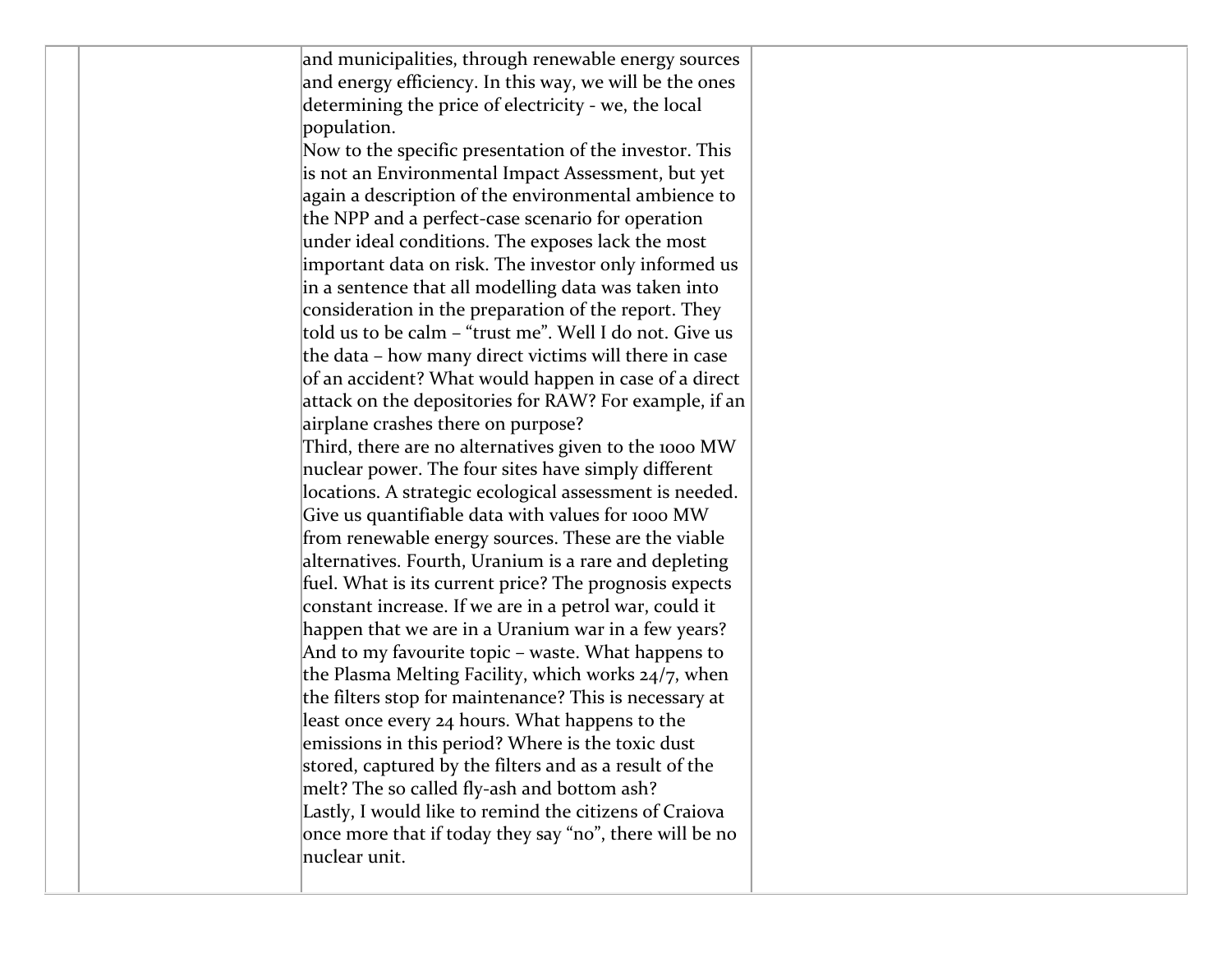

**Bulgarian Moderator**: The statement sounded more like a speech. You are comparing nuclear plants to nuclear bombs and, in my opinion, are underestimating the intellect of our experts and what is more, we have the pleasure to be in a country that has also chosen to develop nuclear energy. Even the children in  $6<sup>th</sup>$  grade know that there is a huge difference between a nuclear unit and a nuclear bomb.

**Answer**: According to the Bulgarian legislation, the EIA is made on basis of normal operation conditions. All risk analyses are made afterwards and they are subject to special, additional reports. I remind you that we are making an Environmental Impact Assessment of the Investment Proposal, in order to see the potential impact, if any, at the earliest stage. Additionally, the procedure in trans-boundary context of the ESPOO convention means that we have to introduce the Romanian public, as potentially impacted neighbour, to our assessments. And if the respective institutions in Romania decide that these have not been performed well, this will be reflected towards our competent institutions, which will eventually decide the destiny of this EIA. Our public debate is under the Aarhus convention, which means that the public must be informed. In this sense, what you are implying in a foreign country, that a negative opinion of the local population on a project of national importance is, to say the least, and not use a strong word – you are lying to the local population.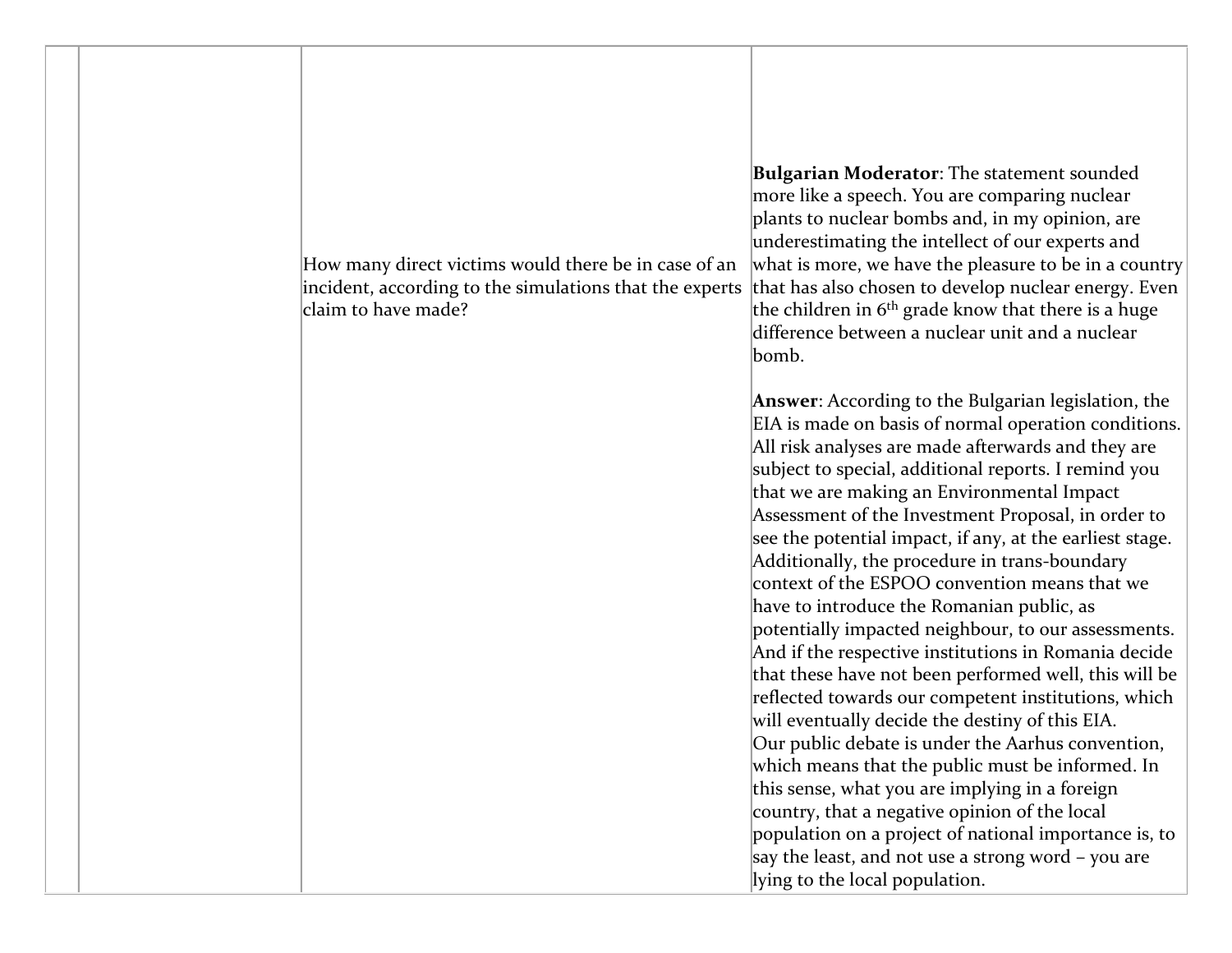|                                                               | Mrs Hrisimova claimed that Mrs Gromkova is trying to this EIA procedure. The Romanian side, as part of<br>mislead the population that they would be able to<br>participate in risk analyses. Both legislations foresee<br>only one possibility for the people to say "no" and this<br>is at this time and this is why she was here. | All of these questions were discussed in the debates<br>in Bulgaria, and were given very precise answers, and<br>in case these have been forgotten, they are still on<br>the website of KNPP, so that there is no need to<br>concern the Romanian party with purely Bulgarian<br>issues.<br>The Romanian moderator noted: Your opinion<br>must be presented in first place to the Competent<br>Authority of your country and to the NPP as the<br>project developer. As far as I know, there have<br>already been public debates in Bulgaria and, not last,<br>I believe that the competent body for this is the<br>Bulgarian MOEW, which will have the last word in<br>the ESPOO convention signing country, requested<br>form the Bulgarian party, precisely because of this<br>possibility for impact from this project, to organise<br>three public debates in Dabuleni, Craiova, and<br>Bucharest.<br>Mrs Hrisimova was not satisfied by the response. |
|---------------------------------------------------------------|-------------------------------------------------------------------------------------------------------------------------------------------------------------------------------------------------------------------------------------------------------------------------------------------------------------------------------------|-------------------------------------------------------------------------------------------------------------------------------------------------------------------------------------------------------------------------------------------------------------------------------------------------------------------------------------------------------------------------------------------------------------------------------------------------------------------------------------------------------------------------------------------------------------------------------------------------------------------------------------------------------------------------------------------------------------------------------------------------------------------------------------------------------------------------------------------------------------------------------------------------------------------------------------------------------------|
| 4.2. Boriana Hrisimova,<br>Political Party (PP)<br>"Zelenite" | What is the price of Uranium at the moment?                                                                                                                                                                                                                                                                                         | We have gathered to discuss issues related to EIA<br>and not political and economic issues. Please note<br>this in the Minutes.                                                                                                                                                                                                                                                                                                                                                                                                                                                                                                                                                                                                                                                                                                                                                                                                                             |
|                                                               | <b>Reply:</b> You are trying to say that the economic<br>questions have no place at this debate.                                                                                                                                                                                                                                    | <b>Answer</b> : Exactly                                                                                                                                                                                                                                                                                                                                                                                                                                                                                                                                                                                                                                                                                                                                                                                                                                                                                                                                     |
|                                                               | <b>Reply:</b> When will we be able to discuss the economic<br>question of this investment proposal?                                                                                                                                                                                                                                 | <b>Answer:</b> Had you read the Bulgarian legislation, you<br>would know that as per decision of the Council of<br>Ministers, the Minister of Energy holds public                                                                                                                                                                                                                                                                                                                                                                                                                                                                                                                                                                                                                                                                                                                                                                                           |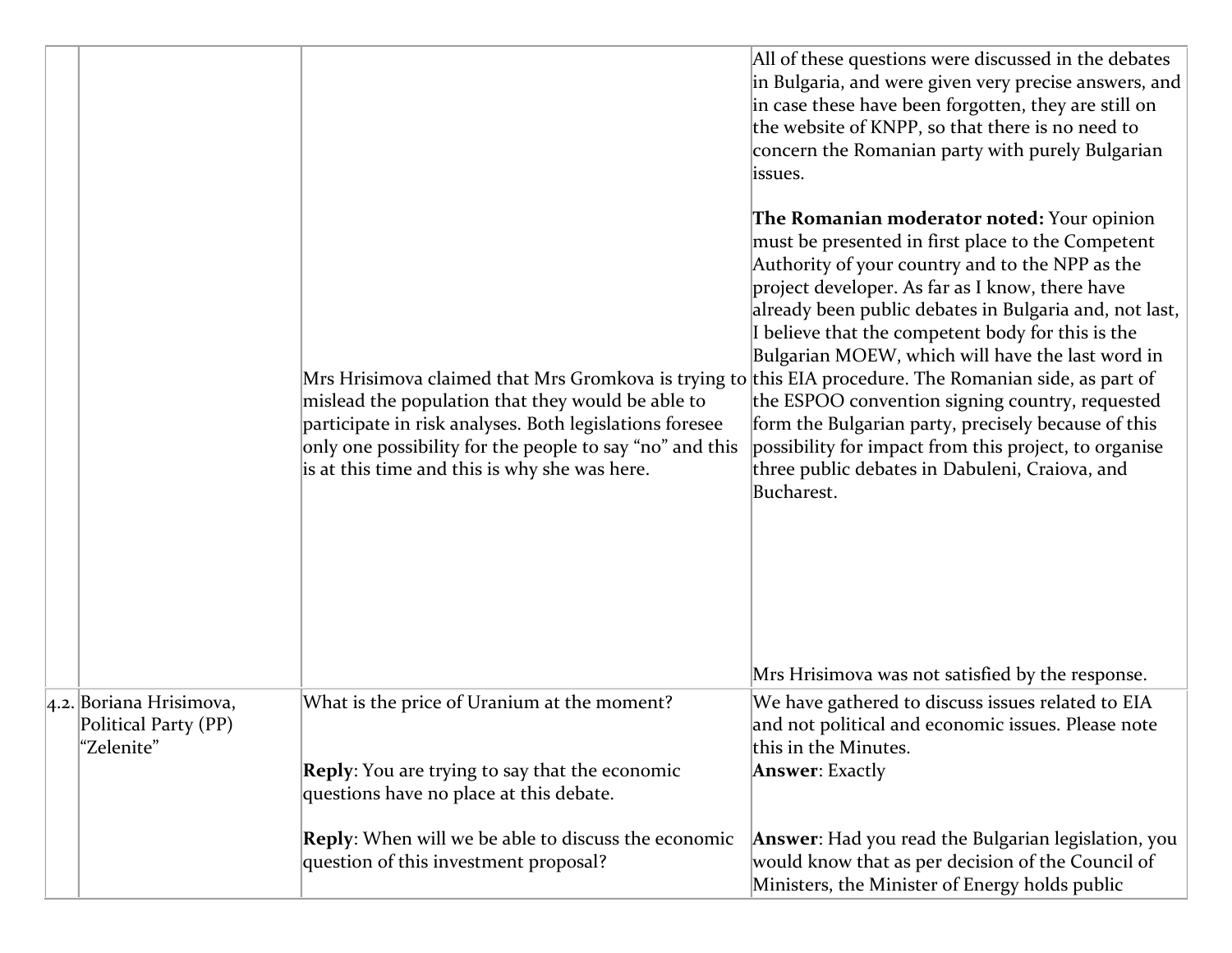debates on all of those issues – including economic, social-economic, and safety. One of the conditions to make such a decision is the decision on the EIA. So let us please not confuse the two procedures.

**Reply**: There is no procedure that allows the public to express its opinion that is held by the Ministry of Energy. You are simply refusing to answer the "uncomfortable" questions that are of true importance for the public. I will leave the last questions, as the easiest – those for waste. All my questions so far are trying to underling, at the only forum foreseen by the legislation, that you are in fact not ready to provide the information of interest, such as the results of modelling. How many victims would there be?

**Answer**: There results from the modelling may be found in the report and the experts may comment. Safety of every NPP is rooted not only in avoiding the occurrence of events, but if they occur, they must be managed. If they cannot be managed, the impact on environment and people should be mitigated. This is the so called deep echeloned protection of NPPs. You were shown in the presentation the measures for Severe Accidents Management, regardless of the origin of the design. The worst case scenario has been foreseen in the new designs. You were answered to this question. One cannot speak of number of victims. You did not mention the number of people in the airplane; this is the actual number of total victims. In every NPP, regardless of how well it is designed, the Emergency Plan is developed. So regardless of what we calculated and modelled, we must be prepared to manage the consequences. Such Emergency Plan is in force in KNPP and every other NPP. In all types of manufacturing sectors there are such Emergency Plans. Such plans are developed by municipalities as well and in none of these plans would you understand the number of victims. The Emergency Plan envisages measures for mitigation of consequences. We cannot seriously answer such question. As a comparison I will mention the three accidents in the world: Three Mile Island – no victims; Chernobyl – 37 direct victims (mainly firemen and operators); Fukushima – no direct victims (2 because of tsunami).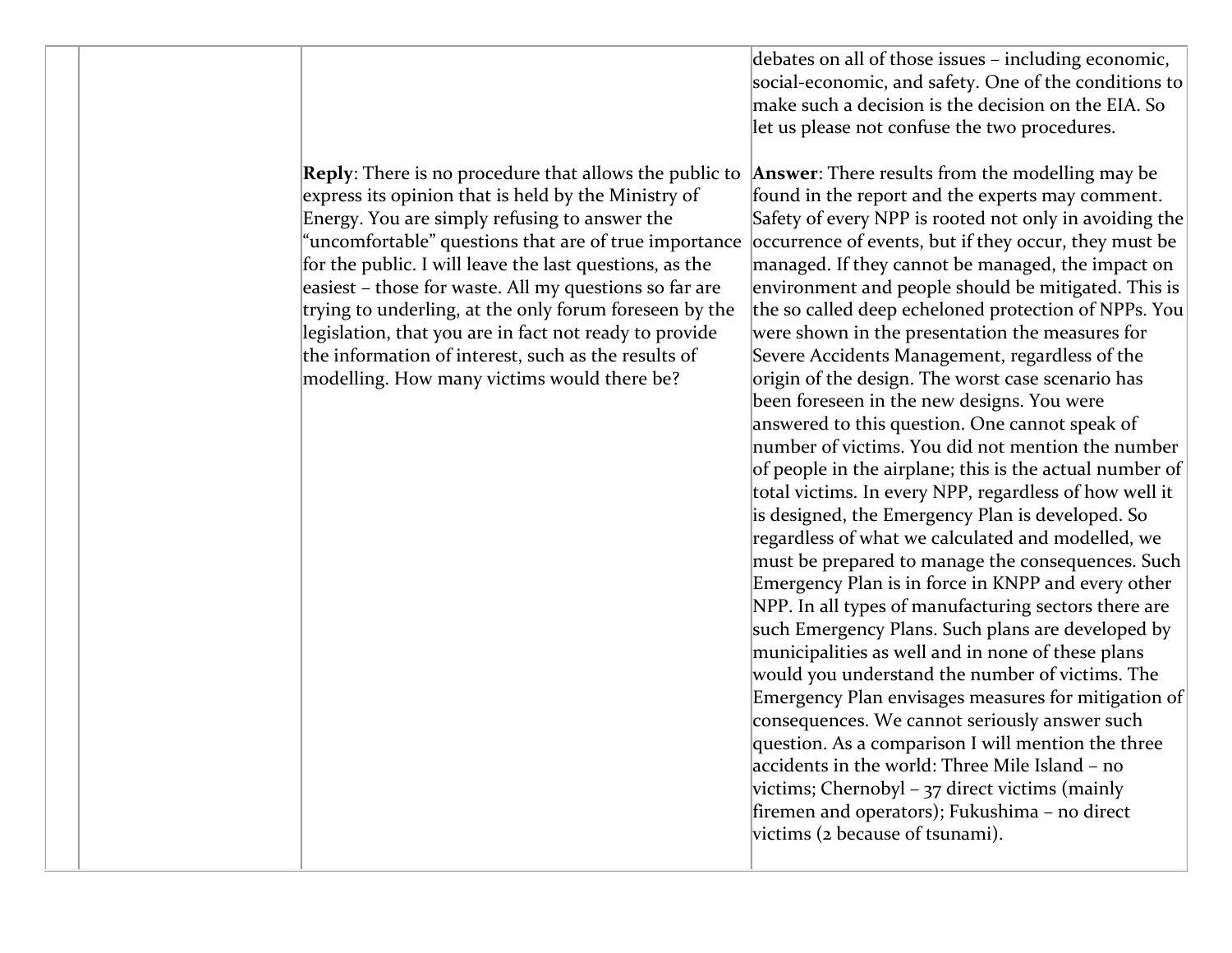|    |                                                |                                                                                                                                                                                                                                         | The moderator invited Mrs Hrisimova to restate her<br>remaining questions, but she refrained from doing<br>SO.<br>The answer was not considered satisfactory.                                                                                                                                                                                                                                                                                                                                                                                                                                                                                                                                                                                                                                                                                                                                                                                                                                                                                                                                                                                                                                                                                                                                                                                                                                                                                                                                                                                                                                                                                                   |
|----|------------------------------------------------|-----------------------------------------------------------------------------------------------------------------------------------------------------------------------------------------------------------------------------------------|-----------------------------------------------------------------------------------------------------------------------------------------------------------------------------------------------------------------------------------------------------------------------------------------------------------------------------------------------------------------------------------------------------------------------------------------------------------------------------------------------------------------------------------------------------------------------------------------------------------------------------------------------------------------------------------------------------------------------------------------------------------------------------------------------------------------------------------------------------------------------------------------------------------------------------------------------------------------------------------------------------------------------------------------------------------------------------------------------------------------------------------------------------------------------------------------------------------------------------------------------------------------------------------------------------------------------------------------------------------------------------------------------------------------------------------------------------------------------------------------------------------------------------------------------------------------------------------------------------------------------------------------------------------------|
| 5. | Sandu Florin Tudor,<br>NGO Terra Millenium III | Some of things were already clarified regarding<br>emergency situations, but still: In case of a large<br>incident, have there been simulations that regard the<br>number of countries that would be impacted from<br>such an incident? | In Bulgaria, there have been stress-tests, similarly to<br>all other European countries, after the Fukushima<br>accident.<br>To answer the question - yes, there have been such<br>estimates made. As required by the European<br>Commission for the operators of nuclear power<br>plants, requirements have been given in case of<br>hypothetical accident, such that is not possible<br>otherwise, that only small quantity of radioactivity is<br>released in the environment. As already shown in the<br>presentations, beyond more than 800 meters of the<br>nuclear facility, there would be no need to take any<br>measures for the protection of the personnel. One<br>more thing that I would like to mention is that there<br>are such emergency areas around the nuclear plants,<br>where it is forbidden to build schools, or for people<br>to live. Such zones exist around each plant and there<br>is such one around KNPP, an area of protection<br>measures of 2 km. This means that there is no<br>population in this area.<br>All safety measures for the workers on the site have<br>been provisioned. There are safety equipment and<br>facilities provided, KI tablets, protective wear,<br>numbering 1.5 times the personnel of the plant. In<br>case of an event, the first and foremost thing to get<br>to a major accident is that there are many hours<br>before it comes. As per Bulgarian legislation and<br>International conventions, the operator (station shift<br>supervisor) of the plant is obliged in case of such an<br>event, to activate the emergency plan within 15<br>minutes of it appearing. We have also a warning |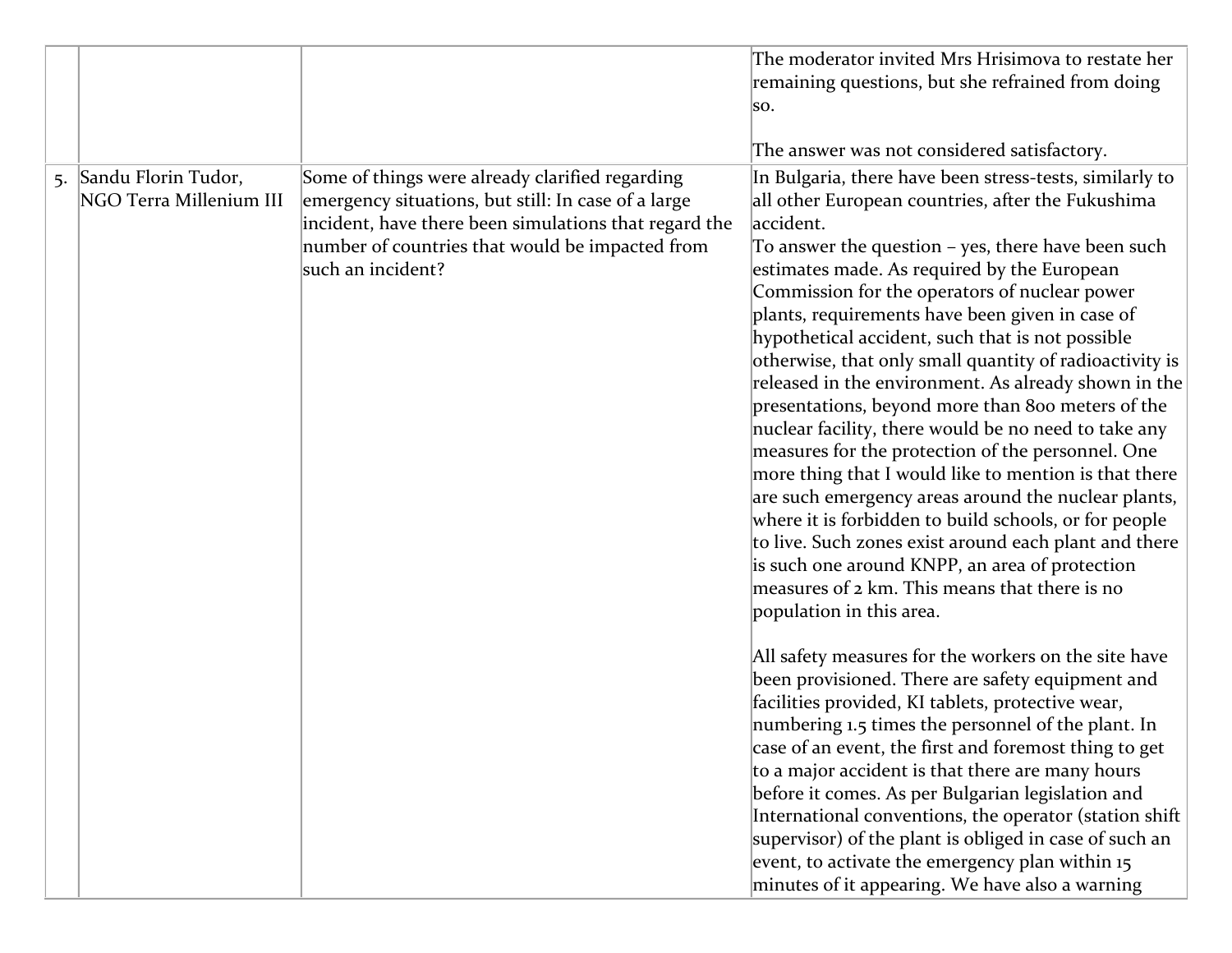|                             | <b>Reply:</b> Thank you for revealing the plan in case of an<br>accident. We should not forget that there are many<br>protected areas in the region, what would happen to<br>them?<br><b>Reply:</b> This is relatively satisfactory as a response. My<br>question was - in case of a nuclear incident, will the<br>radiation reach the delta of the Danube. | system in the 30-km area around the plant that, per<br>legislation, we have to activate within 1 hour and to<br>warn the population and propose safety measures to<br>them.<br><b>Answer:</b> Within the 30-km range, there are Natura<br>2000 protected areas, $4$ in Bulgaria and $4$ in<br>Romania, as well as 1 protected area that is Danube<br>Island - Ibisa, and all of them have been assessed<br>with regards to biodiversity. On the Romanian<br>territory, local studies have been made with the help<br>of Romanian specialists. Additionally, we have made<br>extra measurements of the radioactivity with<br>dosimeters in the Natura 2000 protected areas and<br>we can show on the presentation all points of such<br>measurements which were performed by us. The<br>absorbed gamma dose rate values measured in the<br>protected areas are lower than the absorbed gamma<br>dose rate values from the natural background and<br>this is confirmed by the radiological monitoring<br>performed by KNPP. The only impact that was<br>established was the thermal impact, which is within<br>the acceptable levels, from the influx of the Hot<br>Channel (HC) in the Danube. It impacts only, and<br>negligibly so, a Bulgarian protected area - island<br>Kozloduy, in its east most part, without reaching the<br>Romanian shore.<br><b>Answer:</b> The scope of our assessment is the 30-km<br>area, according to the national and international<br>legislation and the EIA procedure requires us to<br>make an assessment in the case of construction,<br>normal operation and decommissioning of the |
|-----------------------------|-------------------------------------------------------------------------------------------------------------------------------------------------------------------------------------------------------------------------------------------------------------------------------------------------------------------------------------------------------------|----------------------------------------------------------------------------------------------------------------------------------------------------------------------------------------------------------------------------------------------------------------------------------------------------------------------------------------------------------------------------------------------------------------------------------------------------------------------------------------------------------------------------------------------------------------------------------------------------------------------------------------------------------------------------------------------------------------------------------------------------------------------------------------------------------------------------------------------------------------------------------------------------------------------------------------------------------------------------------------------------------------------------------------------------------------------------------------------------------------------------------------------------------------------------------------------------------------------------------------------------------------------------------------------------------------------------------------------------------------------------------------------------------------------------------------------------------------------------------------------------------------------------------------------------------------------------------------------------------------------------|
|                             |                                                                                                                                                                                                                                                                                                                                                             | nuclear unit.                                                                                                                                                                                                                                                                                                                                                                                                                                                                                                                                                                                                                                                                                                                                                                                                                                                                                                                                                                                                                                                                                                                                                                                                                                                                                                                                                                                                                                                                                                                                                                                                              |
| 6. Albena Simeonova, "Anti- | Mrs Albena Simeonova was given floor to make her                                                                                                                                                                                                                                                                                                            |                                                                                                                                                                                                                                                                                                                                                                                                                                                                                                                                                                                                                                                                                                                                                                                                                                                                                                                                                                                                                                                                                                                                                                                                                                                                                                                                                                                                                                                                                                                                                                                                                            |
| Nuclear" Coalition          | requested statement on the project, however she                                                                                                                                                                                                                                                                                                             |                                                                                                                                                                                                                                                                                                                                                                                                                                                                                                                                                                                                                                                                                                                                                                                                                                                                                                                                                                                                                                                                                                                                                                                                                                                                                                                                                                                                                                                                                                                                                                                                                            |
|                             | refrained from expressing her statement.                                                                                                                                                                                                                                                                                                                    |                                                                                                                                                                                                                                                                                                                                                                                                                                                                                                                                                                                                                                                                                                                                                                                                                                                                                                                                                                                                                                                                                                                                                                                                                                                                                                                                                                                                                                                                                                                                                                                                                            |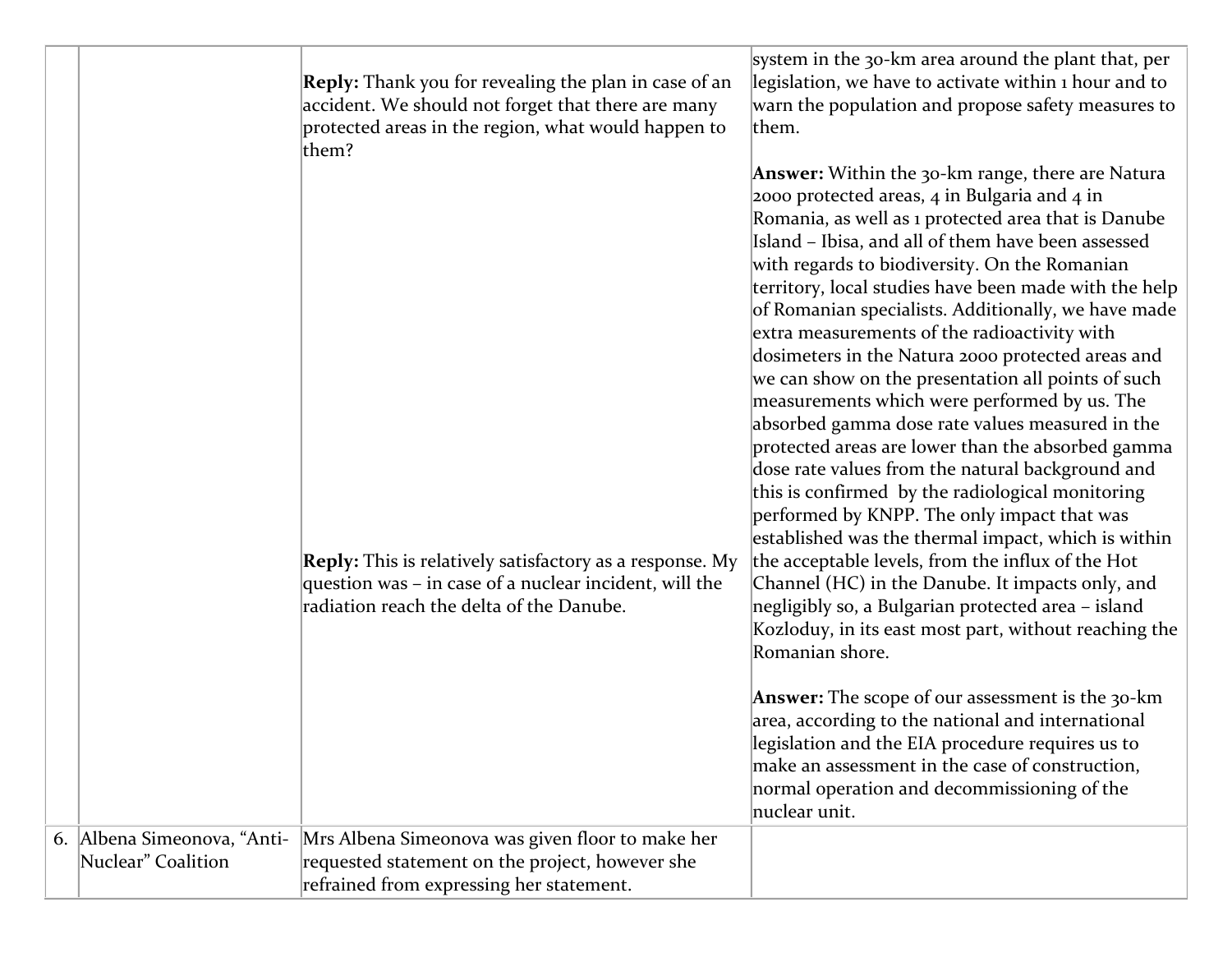| 7. Mrs Luminita Simoiu, | There is a science called Risk Management, and this       |  |
|-------------------------|-----------------------------------------------------------|--|
| Chemistry Faculty,      | science that I have studied as an expert-chemist says     |  |
| Craiova University      | that if there is a small possibility for an event to      |  |
|                         | happen, and I am speaking of a negative event that        |  |
|                         | would affect a large number of people, and in case        |  |
|                         | such an event has happened once, even if it happens 1     |  |
|                         | every 100 years, then the decision that is usually taken  |  |
|                         | is to stop the activity that caused it. I would like to   |  |
|                         | thank for the presentation and congratulate the           |  |
|                         | Bulgarian party for them. I work as an expert-chemist     |  |
|                         | in the Craiova University and in the presentation that    |  |
|                         | we heard, it was said on numerous occasions that the      |  |
|                         | possibility is very small or the risk of impact does not  |  |
|                         | exist. Form the international experience that I have, as  |  |
|                         | part of the UN, I have seen many reliable                 |  |
|                         | presentations, but if we want to be convincing, we also   |  |
|                         | need to point out the serious risks and measures that     |  |
|                         | would be taken. In your presentation, I saw technical     |  |
|                         | graphs, as a non-specialist, they look convincing to      |  |
|                         | me. My belief was that for a public debate, the           |  |
|                         | language should be more popular, and such                 |  |
|                         | presentation would be more suitable for experts in the    |  |
|                         | field of risk management, seismology etc., to meet,       |  |
|                         | discuss and then present conclusions to the wide          |  |
|                         | public. Here I represent the wide public, as a citizen    |  |
|                         | of Craiova, and it is clear that not many citizens of the |  |
|                         | city would be able to attend the City hall, which means   |  |
|                         | that we here represent those who were unable to           |  |
|                         | attend, and I ask to be allowed to mention the names      |  |
|                         | of the people I am representing and to share the          |  |
|                         | negative experience of Romania after the Chernobyl        |  |
|                         | incident, as even 40 years later, there are and will be   |  |
|                         | consequences, even at a distance of 800 km between        |  |
|                         | Craiova and Chernobyl. This means that this is an         |  |
|                         | accident that hurt innocent Romanian population and       |  |
|                         | I would like to say and ask you to note in the Minutes,   |  |
|                         | that I am saying a "No" to the construction of this new   |  |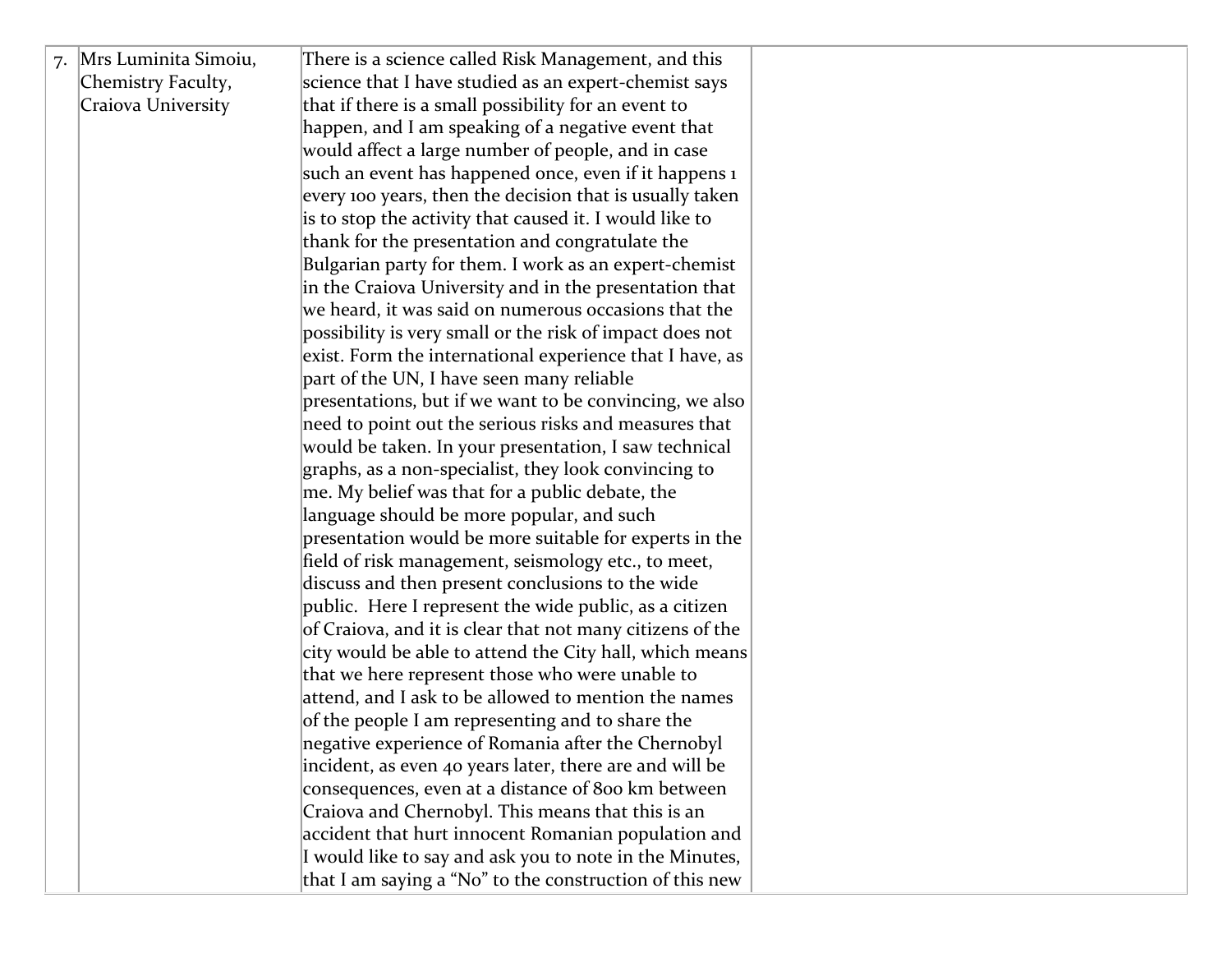|                                       | unit. With regards to the start of the presentation, the<br>creation of new working places and socio-economic<br>benefits, I know the intelligence of my colleagues from<br>the Bulgarian institutes, but I think that we can also<br>create new working places through alternative energy<br>sources and we, the people of today, have an<br>obligation not to repeat the mistakes of the past. I<br>have no questions, as I am not an expert in the field.                                                                                                                                                                                                                                                                                                                                                                                                                                                                                                                                                                                                                                                                                                                                                                                                                                                                                                                                                                                                                                                                                                     |                                                                                                                                                                                                                                                                                                                                                                                                                                                                                                                                                                                                                                                                                                                                                                                                                                                                                                                                                                                                                                                                                                                                                                                                                                                                                                                                                                                                                                                                                                                                                           |
|---------------------------------------|------------------------------------------------------------------------------------------------------------------------------------------------------------------------------------------------------------------------------------------------------------------------------------------------------------------------------------------------------------------------------------------------------------------------------------------------------------------------------------------------------------------------------------------------------------------------------------------------------------------------------------------------------------------------------------------------------------------------------------------------------------------------------------------------------------------------------------------------------------------------------------------------------------------------------------------------------------------------------------------------------------------------------------------------------------------------------------------------------------------------------------------------------------------------------------------------------------------------------------------------------------------------------------------------------------------------------------------------------------------------------------------------------------------------------------------------------------------------------------------------------------------------------------------------------------------|-----------------------------------------------------------------------------------------------------------------------------------------------------------------------------------------------------------------------------------------------------------------------------------------------------------------------------------------------------------------------------------------------------------------------------------------------------------------------------------------------------------------------------------------------------------------------------------------------------------------------------------------------------------------------------------------------------------------------------------------------------------------------------------------------------------------------------------------------------------------------------------------------------------------------------------------------------------------------------------------------------------------------------------------------------------------------------------------------------------------------------------------------------------------------------------------------------------------------------------------------------------------------------------------------------------------------------------------------------------------------------------------------------------------------------------------------------------------------------------------------------------------------------------------------------------|
| 8. Aurora Reiss, Chemistry<br>Craiova | I would like to say that I highly assess and like the<br>Department, University of speech of the Bulgarian lady that spoke earlier, before<br>my colleague. I agree with her and I appreciate her<br>opinion and also have the same opinion as my<br>colleague – "No" to the construction of a nuclear<br>power plant. It is a known fact that a nuclear power<br>plant is less polluting in some aspects than, for<br>instance, a thermal power plant, and here I mean<br>carbon dioxide, which increases the greenhouse effect,<br>but a nuclear power plant has two large problems, or<br>this is at least my opinion: the first problem is related<br>to the RAW storage facilities and the second is related<br>to nuclear accidents. My question is, in case of a chain<br>nuclear accident, whether according to your report<br>you have provisioned such a case and whether in such<br>$\alpha$ case, there would be consequences for us, that is for<br>Romania? I would just like to add one more thing -<br>that I also believe that an assessment of the impact<br>should conclude with an assessment of the risks and I<br>am saying this because years ago I was teaching a<br>course on Methodologies for preparing EIA and Risk<br>Assessment.<br>What would happen in case of a chain nuclear<br>accident, such as the Chernobyl accident? Whether<br>according to your report you have provisioned such a<br>case and whether in such a case, there would be<br>consequences for us, that is, for Romania? Have you<br>considered such a case? | From what was understood, this is a case similar to<br>what happened in Chernobyl. It is wrong to compare<br>the Chernobyl reactor to the types of reactors that<br>are installed in Kozloduy, in the first place because<br>the Chernobyl reactors had no power limit and the<br>incident happens precisely in the moment when they<br>were trying to understand what the limit of the<br>reactors is. This is when the uncontrollable chain<br>reaction happened, which leads to the release of a<br>very large radioactive cloud in the atmosphere and,<br>afterwards affected Romania and Bulgaria. The<br>reactors in Kozloduy are of a completely different<br>type. They have a maximum capacity, which cannot<br>be exceeded.<br>If we understood correctly, what would happen if an<br>incontrollable chain reaction occurred in the new<br>unit, analogical to the accident in Chernobyl?<br>What is typical for the pressure water reactor type is<br>that in case of increasing power, the process<br>suppresses the power on its own, i.e. it is self-<br>contained. The higher the temperature rises, the<br>more it supresses the chain reaction, which was not<br>the case in the Chernobyl reactor.<br>In the safety analysis reports (SARs) for every type of<br>reactor, the ability of the reactor to work in all type<br>of scenarios is provided - in design based conditions<br>& beyond design based conditions. They even<br>provide for the possibility that the emergency<br>protection system fails to work as intended. Only |